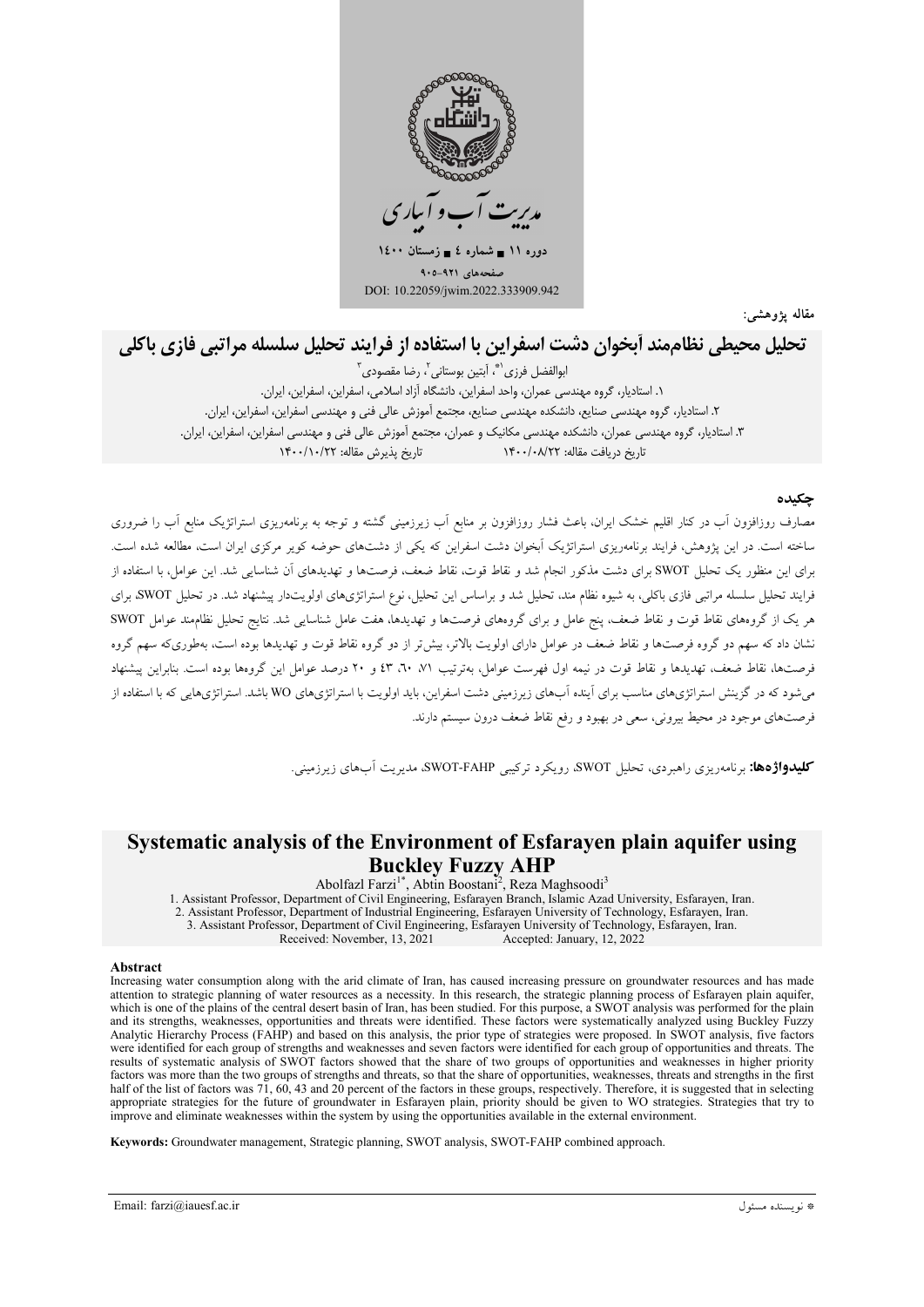مقدمه

کشور ایران به لحاظ اقلیمی در منطقه خشک و نیمه خشک قرار گرفته و با بارش سالانه، درحدود یک سوم متوسط جهانی، وضعیت مناسبی از نظر میزان دریافت نزولات جوی ندارد، ضمن این که این میزان دریافت نیز به لحاظ زمانی و مکانی، تناسب نداشته و بسیاری از مناطق کشور همواره با مشکل کمٖآبی مواجه هستند. این وضعیت اقلیمی نامناسب در کنار افزایش جمعیت و افزایش سرانه مصرف آب، لزوم پرداختن به مدیریت بهینه منابع آب، برای سازگاری با وضعیت اقلیمی موجود را نشان میدهد (Alizadeh, 2015). این مسأله وقتی بیش تر اهمیت پیدا میکند که بدانیم با توجه به کمبود رودخانه-های دائمی و منابع آبهای سطحی، مهمترین منبع تأمین آب برای کشاورزی، صنعت و آشامیدنی در اکثر مناطق کشور، آبهای زیرزمینی هستند. بنابراین مدیریت صحیح آبهای زیرزمینی بهدلیل امکان جبران کمی و کیفی به مراتب کم تر آنها از منابع آب سطحی، از اهمیت بیشتری در مقایسه با آبهای سطحی برخوردار است .(Hojjati & Boustani, 2010)

در مدیریت و برنامهریزی منابع آب، بهویژه منابع آب زیرزمینی، نگاه کوتاهمدت میتواند خسارتهای جبرانناپذیری به این منابع بزند و به پایداری آب در دشتهای کشور ضربه وارد کند. از این٫و نگاه به آینده و چشمانداز دور، در مدیریت آبهای زیرزمینی، یک Omranian Khorasani et ) ضرورت اجتنابناپذیر است .2014 x1 ). یکی از راهکارهایی که از گذشته در مورد سازمانها و سیستمهای مختلف جهت برنامهریزی و نگاه به آینده رایج بوده، برنامهریزی استراتژیک (راهبردی) است. یکی از ابزارهایی که در برنامهریزی استراتژیک مورداستفاده قرار میگیرد، تکنیک  $\mathrm{SWOT}^1$  است که طی أن عوامل داخلي (نقاط قوت و نقاط ضعف) و عوامل

خارجي (فرصتها و تهديدها) تأثيرگذار بر آينده سيستم مورد آنالیز قرار گرفته و با ملاحظه این عوامل به تدوین استراتژیهای پیشرروی آن سیستم پرداخته می شود .(Kurttila et al.,  $2000$ )

استفاده از تکنیک SWOT برای مسائل مرتبط با مدیریت و برنامهریزی منابع آب، توسط پژوهشگران مختلفی مورد توجه بوده و پژوهشهای متعددی در این زمينه انجام شده است. Praveena & Aris (2009) تحليل SWOT را برای مدیریت آبهای زیرزمینی ٥٥ جزیره در نقاط مختلف جهان به كار بردند. . Kallioras et al (2010) از روش SWOT برای مدیریت منابع آب زیرزمینی آبخوان ساحلي شمال يونان كه معمولاً در معرض نفوذ آب دریا قرار دارد، استفاده کردند. Podimata & Yannopoulos (2013) به تجزیه و تحلیل همه ذی نفعان درگیر در مدیریت حوضه رودخانه Alfeios در یونان Nagara et پرداختند. SWOT بحنوبی با استفاده از روش SWOT .al (2015) راه حل های مختلف برای رفع کمبود آب در بسیاری از مناطق آسیا و آفریقا با استفاده از روش به بررسی کردند. Rachid et al. به بررسی خطرات نفوذ آب دریا به سفرههای آب زیرزمینی با محرکهای طبیعی و انسانی در ۲٦ سفره ساحلی مدیترانه ى شرقى با استفاده از روش SWOT پرداختند. همچنين .Hob eVatanet al (2020) به شناسایی، بررسی و تحلیل نقاط قوت و ضعف و فرصتها و تهدیدهای فراروی شورای عالی آب و ارائه پنج راهبرد اصلی برای بهبود عملکرد با استفاده از روش SWOT پرداختند.

با وجود اینکه تحلیل SWOT ابزاری مناسب برای تحلیل محیطی سازمانها و سیستمها است. با اینحال، جنبه کیفی و بیان صرف تعدادی از عوامل در گروههای چهارگانه SWOT، بدون بیان اهمیت نسبی آنها، بهعنوان ضعف این روش تلقی می شود. بهعبارتی در این روش، به

مدیریت آب و آباری دوره ۱۱ ∎ شماره ٤ ∎ زمستان ۱٤۰۰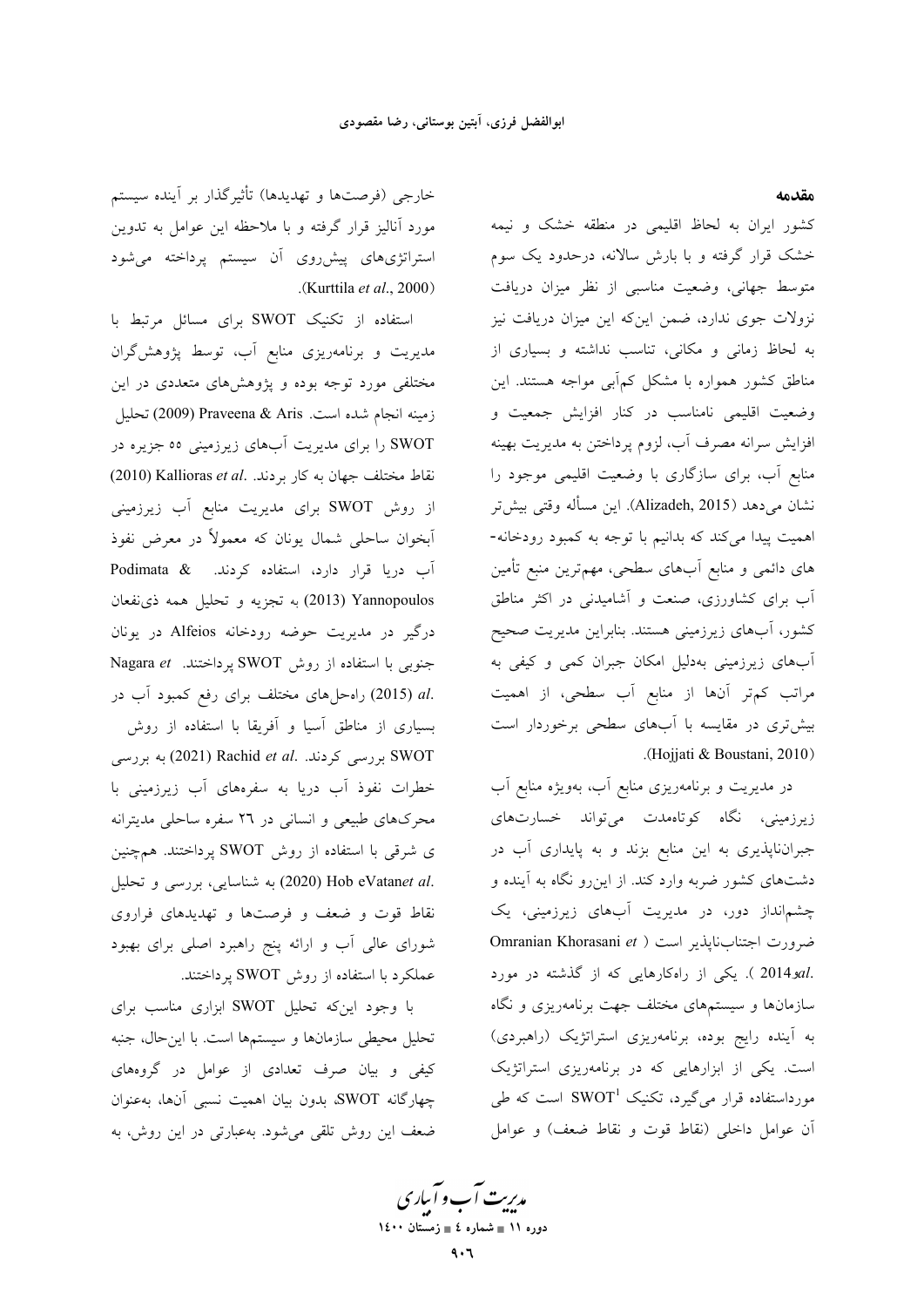al., 2016)، تدوین یک برنامه استراتژیک برای مدیریت منابع آب برای منطقه Dili Municipality در Timor-Leste. با استفاده از روش SWOT-AHP (Takeleb *et al.*, 2020). تجزیه و تحلیل مدیریت پایدار حوضه رودخانه هورناد در اسلواکی (Bakalár et al., 2021)، ارائه راهکار جهت کمآبی در استان یزد (Chitsaz & Azarnivand, 2017)، برخی از این پژوهشها هستند. در کنار روش AHP، برخی از پژوهشگران روشهای تصمیمگیری چند معیاره دیگر را نیز برای این منظور به کار بردهاند. .Banihabib et al (2017) از روش SWOT برای توسعه استراتژیهای مقابله با کمبود آب برای توسعه پایدار در حوضهی شاهرود استفاده کرده و روش های تصمیمگیری چندمعیاره SAW<sup>3</sup> ،AHP و ELECTRE III<sup>،</sup> را برای رتبهبندی آنها استفاده کردهاند. SWOT روش تحليل 2015) Azarnivand et al. کمی QSPM° را در ترکیب با روشهای TOPSIS<sup>۰</sup> و Shannon Entropi برای تصمیمگیری و تجزیه و تحلیل معیارهای متعدد برنامەریزی حوضه آبخیز بهکار گرفتهاند.

هرچند استفاده از روشهای تصمیمگیری چندمعیاره در تحلیل SWOT گام مهمی در راستای پوشش دادن ضعف اساسی این روش بود، اما بهدلیل استفاده از نظرات کارشناسان برای رتبهبندی عوامل و ماهیت غیرقطعی عبارتهای کلامی مورداستفاده توسط آنها، استفاده از روشهای تصمیمگیری چندمعیاره فازی، شرایط واقعیتری را فراهم نموده و عدم قطعیت و صراحت موجود در نظرات کارشناسی را بهتر مدلسازی میکند. تلفیق روشSWOT با روش تحلیل سلسله مراتبی فازی نیز در برخی از پژوهشهای مرتبط با مدیریت منابع آب مورداستفاده قرار گرفته است. Azarnivand & Banihabib ابا استفاده از روش SWOT و ترکیب باFAHP' به بررسی مدیریت آب و محيط زيست حوضه درياچه اروميه پرداختهاند. & Farzi SWOT- با استفاده از روش تلفيقی -SWOT

همه عوامل، یکسان نگریسته میشود. در حالی که ممکن است برخی از عوامل نسبت به عوامل دیگر دارای ارجحیت و اولویت بیش تری بوده و بنابراین باید سهم بیش تری در تدوين استراتژىهاى سيستم داشته باشند ( Kurttila et al., 2000). برای پوشش دادن این ضعف در روش تحلیل SWOTبرخی از پژوهش گران از تحلیل SWOT کمی استفاده نمودهاند. بهعنوان نمونه Mohammadi & Banihabib (2020) با استفاده از این روش، به تدوین مدل مدیریت راهبردی تبادل آب مجازی محصولات کشاورزی و دامی ایران پرداختهاند و اولویت را استراتژیهای تهاجمی (SO)، معرفی کردهاند. Chande & Mayo این روش را برای بررسی حفاظت و مدیریت کیفیت آبهای زیرزمینی برای آبخوان شهری منطقه لوزاکا در زامبیا بهکار بردهاند و استراتژیهای ST را برای منطقه موردنظر دارای اولویت شناسایی نمودهاند. همچنین با این روش، ارزیابی نقاط ضعف و قوت آبخوان دشت ابركوه توسط .Pourfallah et al (2019) و انتخاب راهبرد مناسب تخصیص آب زیرزمینی دشت همدان-بهار توسط.Asadabadi et al (2020) مورد مطالعه قرار گرفته است که در هر دو پژوهش و برای این دو منطقه، اولويت با استراتژىهاى WT بهدست آمده است.

در کنار روش SWOT کمی، برخی پژوهشگران، روشهای تصمیمگیری چندمعیاره را برای تعیین اهمیت نسبی عوامل و گروههای SWOT به کار بردهاند. ارائهی روشي نظام مند براي تعيين اهميت عوامل SWOT با تلفيق روش تحليل سلسله مراتبي (AHP)<sup>٢</sup> در تحليل SWOT و کاربرد آن در مدیریت جنگلها یکی از اولین کارها در این زمينه بود (Kurttila et al., 2000). اين روش تلفيقي، توسط پژوهشگران دیگر برای آنالیز مسائل مختلف و ازجمله تحلیل محیط داخلی و خارجی مسائل مرتبط با مدیریت منابع آب به کار برده شده است. ارزیابی زمینههای نهادی و سیاسی کنونی دولت در زمینه آب در بنگلادش ( Chan et

مدیریت آب و آباری دوره ۱۱ ∎ شماره ٤ ∎ زمستان ۱٤۰۰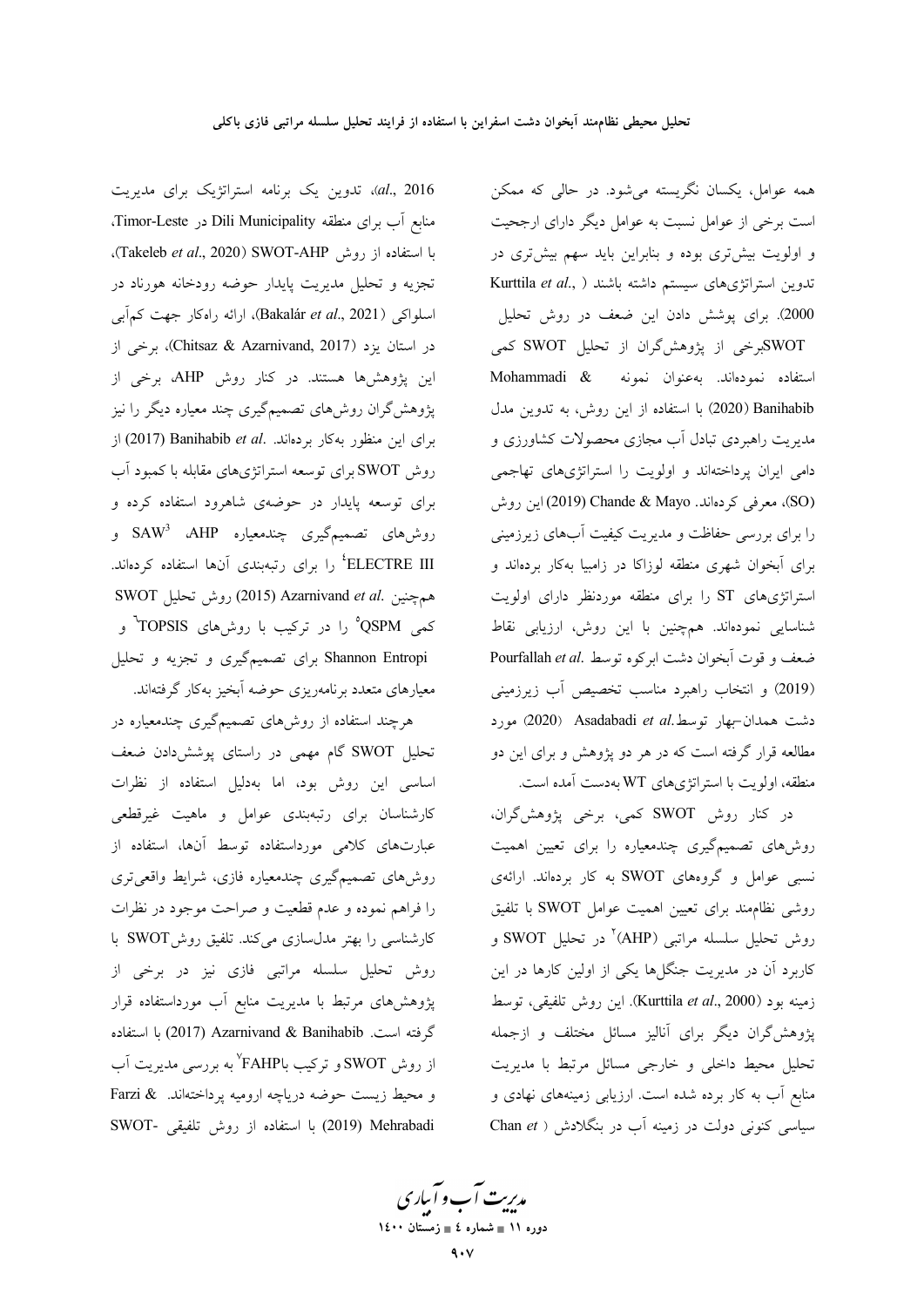FAHP به تحليل نقاط قوت، نقاط ضعف، فرصتها و تهدیدهای استفاده مجدد در محل آب خاکستری در ایران يرداختهاند. .Gholizadeh et al (2021) با استفاده از اين روش به تحلیل محیطی استفاده از آب شیرینکنهای خور شیدی در ایران پر داختهاند.

با توجه به پژوهشهای اشارهشده، بهنظر می رسد استفاده از روش تحلیل SWOT در تلفیق با روشهای تصمیمگیری چندمعیاره، بهعنوان یک راهکار جدید در رفع کاستی تحلیل SWOT کلاسیک، در برنامهریزی استراتژیک منابع آب در نقاط مختلف دنیا، مورد توجه پژوهش\$ران قرار گرفته است، .<br>با این حال استفاده از روشهای تصمیمگیری چندمعیاره فازی، کم تر صورت گرفته است. بر این اساس در این مقاله، یک تحلیل نظام مند، با رویکرد تلفیقی تحلیل FAHP-SWOT مورداستفاده قرار گرفته است. روش FAHP دارای چند زیرروش است که اغلب پژوهشگران، روش آنالیز فازی Chang (1996) را مورداستفاده قرار دادهاند. بهدلیل این که در آنالیز فازی Chang (1996)، اولویت برخی از عوامل، ممکن است صفر بهدست آید، در این مقاله از آنالیز بهبودیافته باکلی استفاده شده است. رویکرد تلفیقی ذکرشده، در این مقاله، برای تحلیل محیطی آبهای زیرزمینی دشت اسفراین مورد استفاده قرار گرفته است. دشت اسفراین، واقع در استان خراسان شمالی، یکی از دشتهای حوضه کویر مرکزی ایران است که هرچند برخی پژوهشها از قبیل بررسی هجوم آب شور (Mohammadi & Karami, 2013) در مورد آن و يا بررسی تأثیرات مثبت انسان در تغییرات سطح آب زيرزميني (Maghami Moghim et al., 2020)، در مورد دشت صفی آباد در مجاورت آن صورت گرفته، اما تحلیل محیطی بهمنظور برنامهریزی استراتژیک آبهای زیرزمینی، در مورد این دشت و نظام فیزیکی و مدیریتی آن، صورت نگرفته است.

## مواد و روشها

در این پژوهش یک تحلیل SWOT نظام مند برای آبخوان دشت اسفراین با استفاده از روش تحلیل سلسله مراتبی فازی (آنالیز فازی بهبودیافته باکلی) انجام شده است. بهطوركلي محدوده مطالعاتي اسفراين يكي از زیرحوضههای حوضه آبریز کویر مرکزی میباشد که در جنب استان خراسان شمالي واقع شده است (شكل ١). محدوده مطالعاتی مذکور دارای ۷٤٦ حلقه چاه عمیق و نيمه عميق، ٧٥ رشته قنات و ٣٠٦ دهنه چشمه است. به لحاظ مصارف آب استحصالی توسط چاهها در بخشهای گوناگون، حدود ۹۰ درصد از بهرهبرداری در بخش کشاورزی و مابقی مصارف بهطورعمده برای مصارف شرب استفاده می شود. سهم سایر بخشها از جمله صنعت در الگوی مصرف آب کم میباشد. بررسی هیدروگراف واحد دشت اسفراین نشان میدهد که سطح آب زیرزمینی در این دشت سیر نزولی دارد و حجم کسری مخزن در طول ۲۳ سال برابر ۹۷۲٫۷۷ میلیون مترمکعب بوده و متوسط کسری مخزن در هر سال در حدود ۶۲٫۲۹ میلیون مترمکعب است. با توجه به کسری بالای مخزن آبخوان اسفراین، در حال حاضر توسعه بهرهبرداری از منابع آب زیرزمینی آن، ممنوعه اعلام شده است ( Ministry of Energy, 2017). دشتهای بحرانی در نقشه شکل (۱) با رنگ قرمز نمایش داده شده است.



Figure 1. The location of Esfarayen plain in North Khorasan, Iran (Ministry of Energy, 2017)

مدیریت آب و آباری دوره ١١ = شماره ٤ = زمستان ١٤٠٠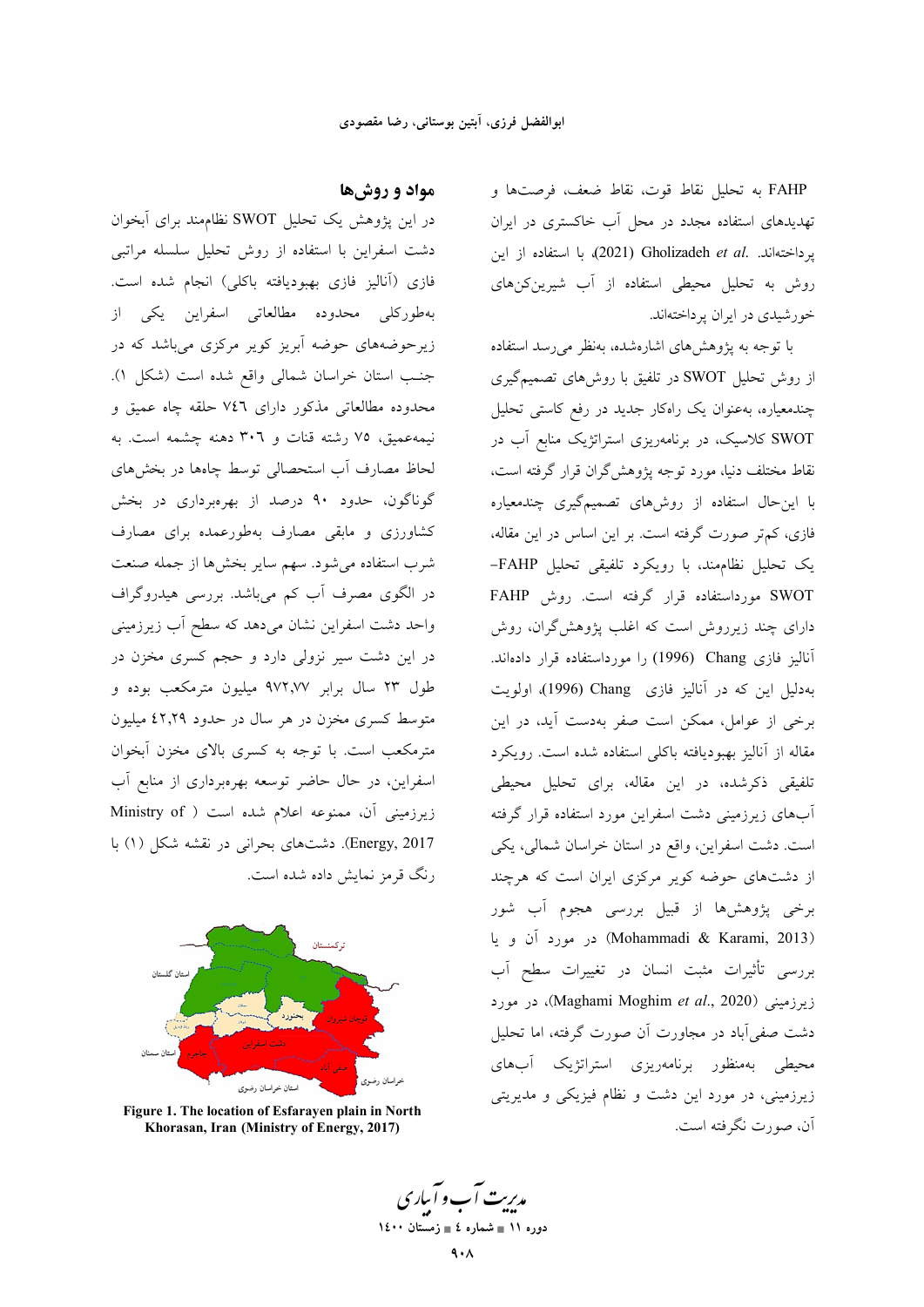انتخاب شدند. جمعیت متخصصان مورد استفاده در نظرسنجی به تفکیک سطح تحصیلات، میزان سابقه و تجربه و سمت و جایگاه شغلی، در شکل (۳-a, b, c) نمايش داده شدهاند.

یس از تعیین ساختار سلسله مراتبی مسأله، پرسش نامه اول برای مقایسه زوجی عوامل داخل گروههای چهارگانه SWOT تهیه و در اختیار متخصصین قرار داده شد. متخصصان مقایسههای زوجی را با استفاده از عبارتهای کلامی مندرج در جدول (۱) انجام دادند. با جایگزینی عبارتهای کلامی با معادلهای عددی فازی جدول مذکور و استفاده از آناليز فازي بهبوديافته باكلي، اولويتهاي نسبى محلي عوامل SWOT محاسبه شد. پس از محاسبه اولویتهای محلی عوامل در هر گروه، عامل با بالاترین اولویت محلی در هر گروه بهعنوان نماینده آن گروه جهت انجام مقايسههاى زوجى گروهها انتخاب شد. بنابراین یک پرسشنامه جدید برای مقایسه نمایندگان گروه تهیه و برای کارشناسان ارسال شد. در این مرحله نیز با استفاده از آنالیز فازی بهبودیافته باکلی، اولویت نسبی گروهها محاسبه شد. در نهایت اولویت کلی هر عامل با ضرب اولویت محلی آن عامل در اولویت گروه مربوطه محاسبه شد.

مطابق شکل (۲) گامهای بعدی پژوهش به استفاده از روش تحلیل سلسله مراتبی فازی (آنالیز بهبودیافته باکلی)، برای تعیین اولویتهای محلی و کلی عوامل SWOT اختصاص یافته است. در واقع در این پژوهش، تحلیل SWOT در قالب یک مسأله تصمیمگیری چندمعیاره در نظر گرفته شده است. ساختار سلسله مراتبی این مسأله در شکل (٤) آورده شده است. همان طورکه در این شکل مشاهده می شود، برخلاف مسائل تصمیمگیری چندمعیاره معمولی، در این مسأله

فرایند و گامهای انجام پژوهش حاضر، در شکل (٢) به نمایش گذاشته شده است. همان طور که در شکل (۲) مشاهده میشود، بهعنوان گام نخست پژوهش، یک تحلیل استاندارد SWOT برای آبخوان دشت اسفراين انجام شد. تحليل SWOT (نقاط قوت، نقاط ضعف، فرصتها و تهدیدها) یک ابزار معمول مورداستفاده براى أناليز محيط داخلي وخارجى سازمانها است که در مورد نظامهای طبیعی نیز بهکار میرود. این ماتریس ابزار مهمی برای مقایسه اطلاعات است. با مقایسه اطلاعات می توان چهار نوع استراتژی را ارایه نمود؛ استراتژیهای ST ،WO ،SO و WT. در اجرای استراتژیهای SO سازمان می کوشد با استفاده از نقاط قوت داخلی، از فرصتهای خارجی بهرهبرداری نماید. هدف استرتژیهای WO این است که سازمان با بهرهبرداری از فرصتهای موجود در محیط خارج بکوشد نقاط ضعف داخلی را بهبود بخشد. در اجرای استراتژیهای ST با استفاده از نقاط قوت، اثرات ناشی از تهدیدات را در محیط خارج کاهش یا آنها را از بین می برند. هم چنین در مورد استراتژی های WT، هدف این است که تصمیماتی اتخاذ شود که در برابر تهدیدهای شناسایی شده، ضعفهای سازمان به حداقل ممكن برسد (Kurttila et al., 2000).

براي انجام تحليل SWOT آبخوان دشت اسفراين، مجموعهای از عوامل برای هر یک از گروههای چهارگانه SWOT، براساس مطالعه ادبیات موضوع مرتبط و نیز مصاحبه با کارشناسان خبره تهیه و فهرست شد. سپس این عوامل، توسط گروهی متشکل از ۱۰ كارشناس اعتبارسنجى شدند. كارشناسان موردمصاحبه از بین متخصصان آکادمیک و بخش صنعت که در زمینه مدیریت اَبهای زیرزمینی، دانش و تجربه کافی داشته و در منطقه مورد مطالعه مشغول به فعالیت بودهاند،

مدبریت آب و آبیاری دوره ۱۱ ∎ شماره ٤ ∎ زمستان ۱٤۰۰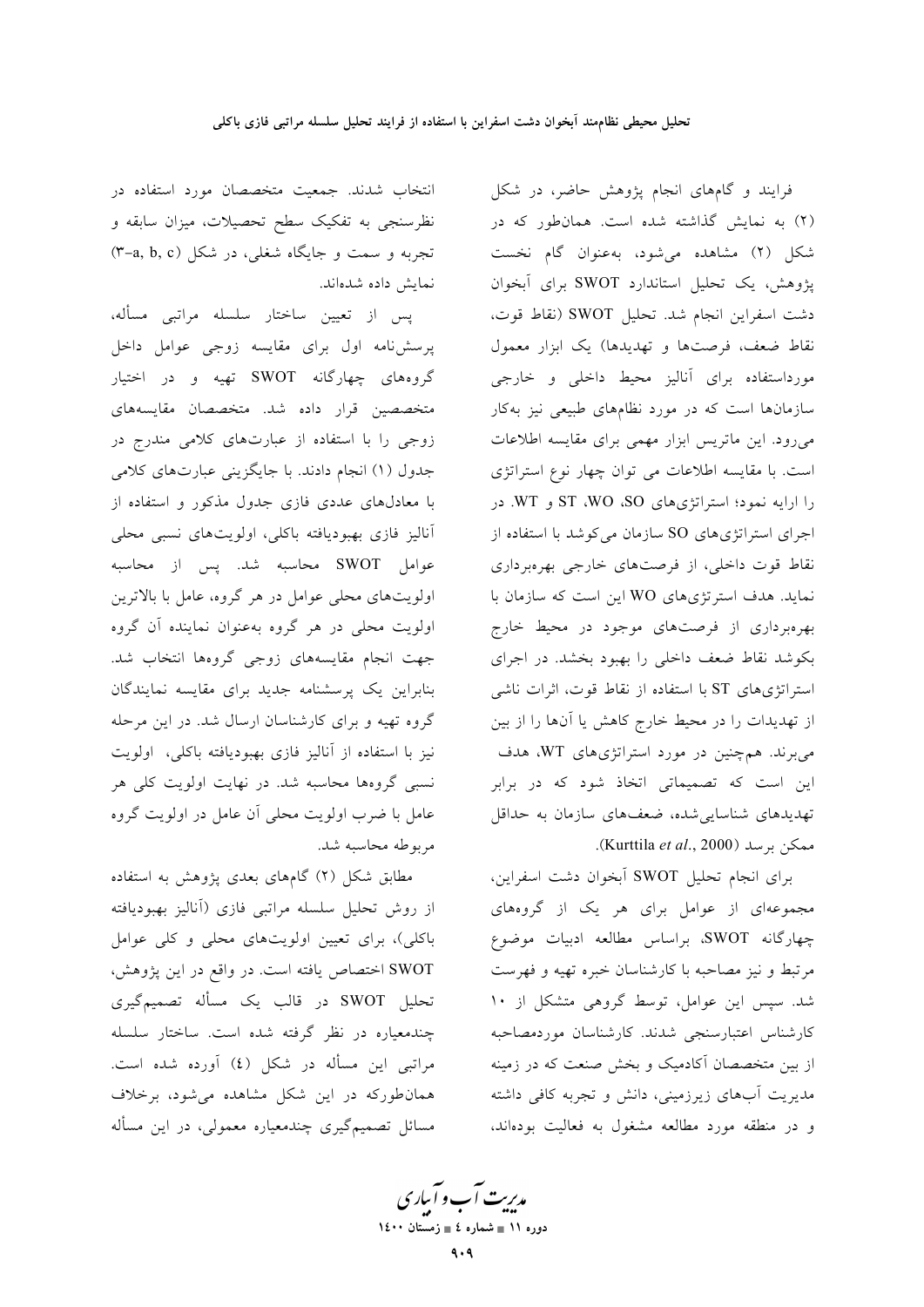همان $d$ ور که گفته شد، در این پژوهش، از آنالیز بهبود  $t \in M = (l,m,u)$  به شکل  $M = (l,m,u)$  نمایش داده (1985)، از نوع اعداد فازی ذوزنقهای بود، با این حال روش ارائه شده توسط او با اعداد فازی مثلثی نیز قابل اجراست. پایین، عدد میانی و کران بالای عدد فازی هستند. مراحل روش آنالیز بهبودیافته باکلی برای اولویتبندی عوامل SWOT در این پژوهش، بهصورت زیر خلاصه شدهاند.

سطح گزینهها وجود نداشته و مسأله شامل سه سطح هدف، گروهها و عوامل است.

یافته باکلی برای رتبهبندی عوامل و گروهها استفاده شده میشوند، که پارامترهای m ،l و u بهترتیب نشانگر کران ست. آنالیز بهبود یافته باکلی یکی از روشهای تحلیل .<br>سلسله مراتبی فازی است که توسط Buckley (1985) ارائه شده است. هرچند اعداد فازی مورداستفاده توسط Buckley



#### **Figure 2. The research model process**

#### **Table 1. Convertion of verbal phrases to Triangular Fuzzy Numbers (TFNs)**

| Verbal phrase        | Equivalent triangular fuzzy number |
|----------------------|------------------------------------|
| Same preference      | (1,1,1)                            |
| A little preferred   | (2,3,4)                            |
| Very preferred       | (4,5,6)                            |
| Very much preferred  | (6,7,8)                            |
| Absolutely preferred | (9,9,9)                            |

مدیریت آب و آباری **11 × 11 می** شماره ٤ ∎ زمستان ۱٤۰۰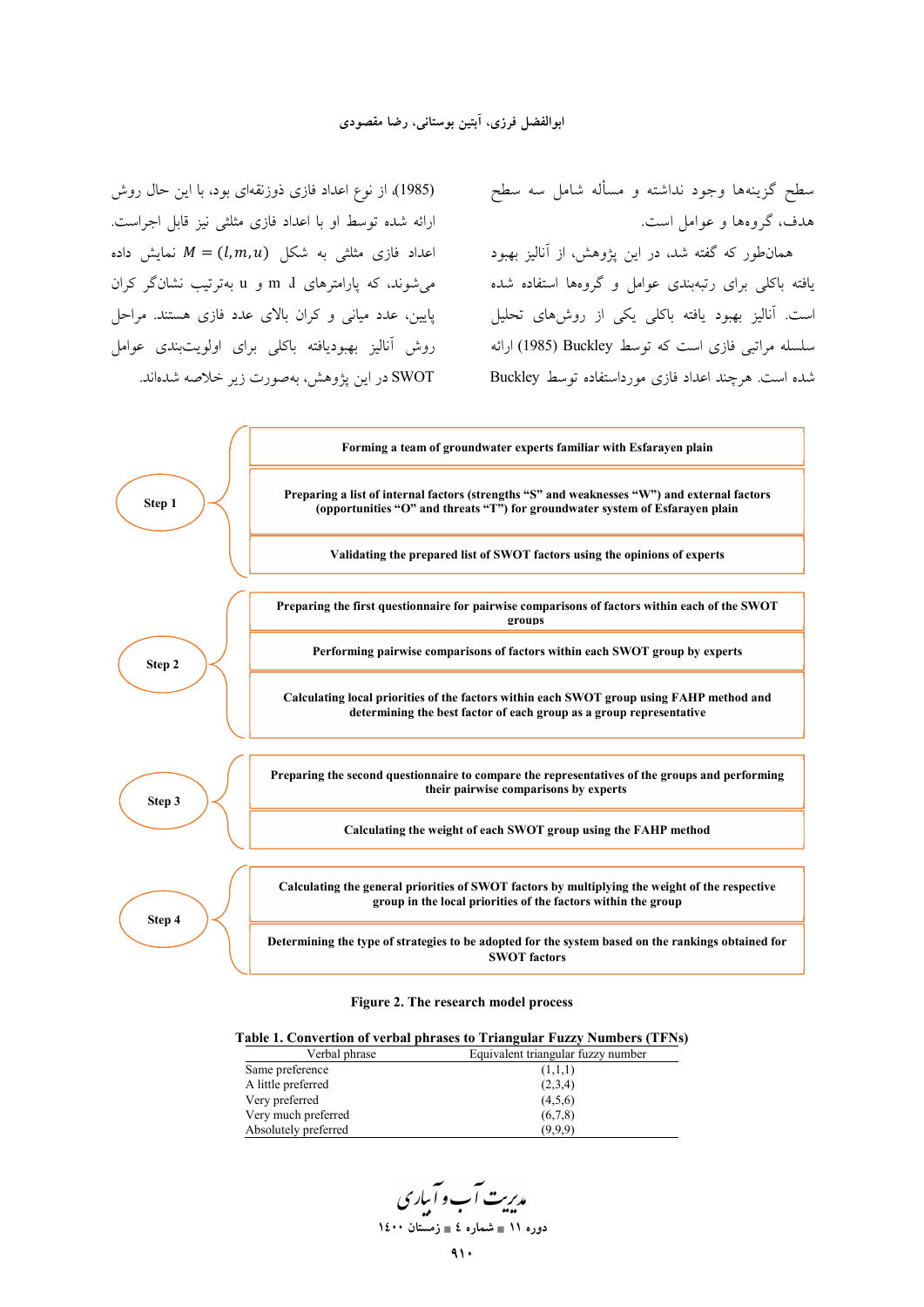

تحلیل محیطی نظاممند اَبخوان دشت اسفراین با استفاده از فرایند تحلیل سلسله مراتبی فازی باکلی

Figure 3. The Survey population by a) education level; b) level of experience; c) job position



Figure 4. Hierarchical structure of the problem

## مرحله دوم: تجميع ماتريسهاى مقايسه زوجى کارشناسان و تشکیل ماتریس تصمیم

اگر ماتریس  $\tilde{A}_k$  ماتریس مقایسه زوجی فازی مربوط  $\,$ i کارشناس کاام باشد و درایههای آن را  $\,\tilde{a}^k_{ij}$  بنامیم که i و j شاخص سطر و ستون ماتریس و k شاخص کارشناس باشد، ماتریس تجمیعشده Ã را می توان بهصورت زیر محاسبه کر د:

$$
\tilde{a}_{ij} = \sqrt[m]{\prod_{k=1}^{m} \tilde{a}_{ij}^k}
$$
 (1)

$$
\tilde{A} = \begin{bmatrix} \tilde{a}_{11} & \cdots & \tilde{a}_{1n} \\ \vdots & \ddots & \vdots \\ \tilde{a}_{n1} & \cdots & \tilde{a}_{nn} \end{bmatrix}
$$
 (7)

بەعبارتى درايەھاي ماتريس تجميع شده، ميانگين هندسی درایههای نظیر در ماتریس های مربوط به کار شناسان است.

مرحله اول: بررسی سازگاری مقایسهها در این روش پس از انجام مقایسههای زوجی توسط کارشناسان، ماتریس مقایسه زوجی مربوط به هر کارشناس، از حیث سازگاری، بررسی می شود. برای این منظور از روش Gogus & Boucher (1997) استفاده شد. در این روش ماتریس تصمیم فازی به دو ماتریس ساده تفکیک شده و محاسبات سازگاری بر روی این دو ماتریس با روشی شبیه بررسی سازگاری در روش AHP انجام می شود. یکی از این دو ماتریس، شامل اعداد میانی .<br>اعداد فازی ماتریس تصمیم و ماتریس دیگر میانگین هندسی کرانهای بالا و پایین اعداد فازی ماتریس تصمیم است.

مدریت آب و آباری دوره ۱۱ ∎ شماره ٤ ∎ زمستان ۱٤۰۰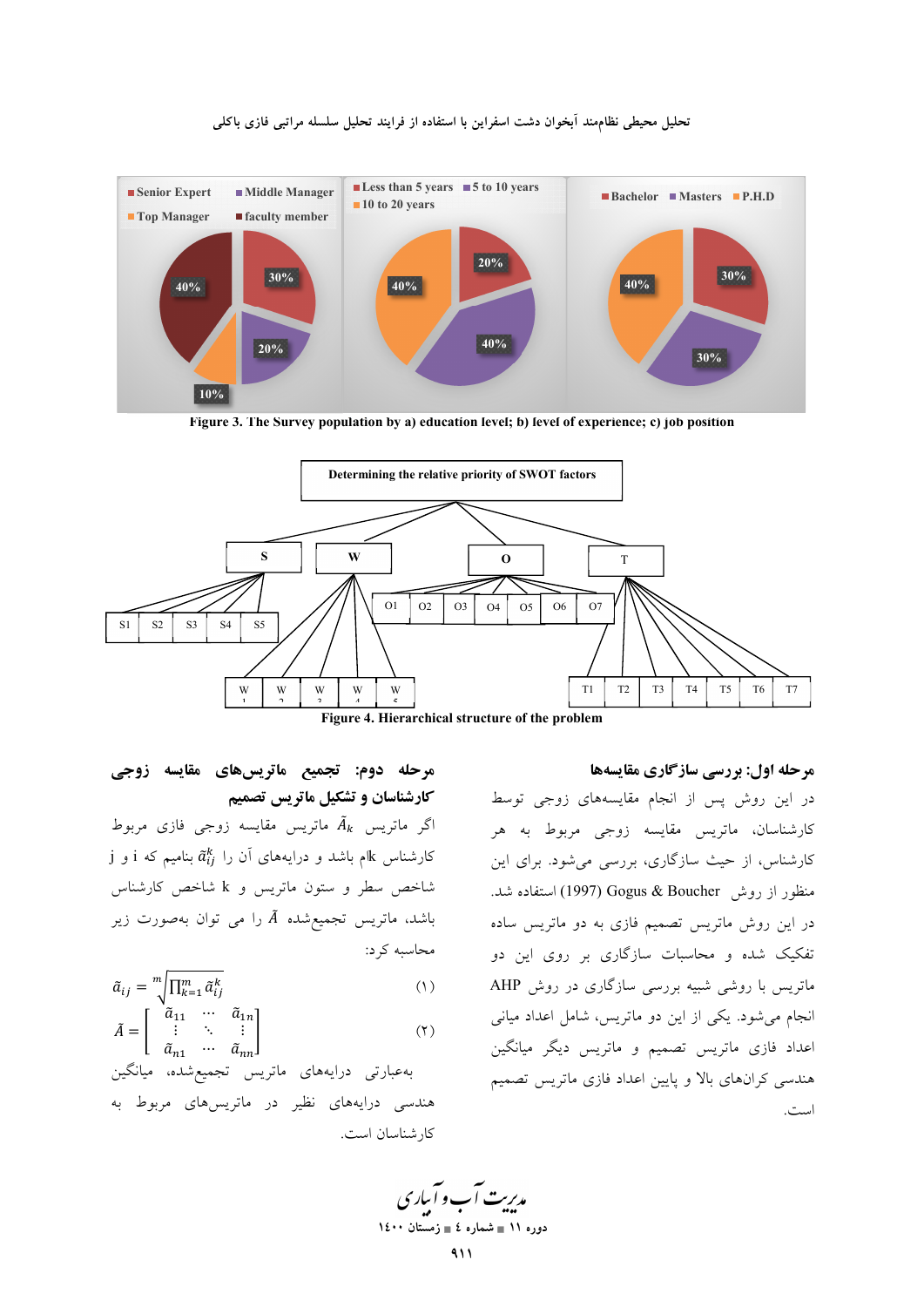در روابط فوق، m تعداد كارشناسان و n تعداد معیارهای یا گزینههای موردمقایسه است. برای محاسبه میانگین هندسی اعداد فازی می توان بهترتیب زیر عمل نمود:

$$
\tilde{a}_{ij} = {\binom{m}{\sqrt{\prod_{k=1}^{m}l_{ij}^k}} \cdot \sqrt[m]{\prod_{k=1}^{m}m_{ij}^k}} \cdot \sqrt[m]{\prod_{k=1}^{m}u_{ij}^k}
$$
 (7)

مرحله سوم: محاسبه ميانگين هندسي سطرها نتایج مقایسههای زوجی هر عامل با عوامل دیگر که همان درایههای روی سطرهای ماتریس تصمیم هستند را با استفاده از میانگین هندسی با یکدیگر ترکیب نموده تا بر دار میانگینهای هندسی  $\tilde{S}$  محاسبه شود؛ بنابراین:  $\tilde{s}_i = \sqrt[n]{\prod_{i=1}^n \tilde{a}_{ij}}$  $(5)$ 

**مرحله چهارم: نرمال کردن بردار میانگینهای هندسی**  
برای نرمال کردن بردار میانگینهای هندسی، هر یک از  
درایههای این بردار بر مجموع درایههای آن تقسیم  
میشود. بنابراین اگر *i*W۵ درایه بردار نرمال باشد، داریم:  

$$
\widetilde{w}_i = \widetilde{s}_i \oslash \sum_{i=1}^n \widetilde{s}_i
$$
 (ه)

$$
\tilde{w}_i = (l_i, m_i, u_i) \text{ s.t. } \tilde{s}_i = (l_i, m_i, u_i) \text{ s.t. } \tilde{w}_i = (\frac{l_i}{\sum_{l=1}^n u_i}, \frac{m_i}{\sum_{l=1}^n m_l}, \frac{u_i}{\sum_{l=1}^n l_l})
$$

مرحله پنجم: غیرفازی کردن بردار نرمال وزن اگر وزن فازی i ام را  $\widetilde{w}_i = (l'_i, m'_i, u'_i)$  در نظر بگیریم، آنگاه با استفاده از رابطه (۷)، وزن مذکور غیرفازی می شود:  $W_i = \frac{l'_i + 4m'_i + u'_i}{l'}$  $(V)$ 

های بهدستآمده، وزنهای غیرفازیشده هستند که $w_i$ ممکن است در فرایند غیرفازیشدن، نرمال بودن خود را از دست داده باشند، بنابراین این وزنهای غیرفازی نرمال شده و به عنوان وزنهای نهایی، مورداستفاده قرار می گیر ند.

### نتايج و بحث

در این بخش یافتههای پژوهش، شامل نقاط قوت، نقاط ضعف، فرصتها و تهدیدهای مربوط به آبهای زیرزمینی دشت اسفراین با استفاده از روش تحلیل سلسله مراتبی فازی (آنالیز فازی بهبودیافته باکلی) ارائه شده است. برای این منظور همانطور که در بخش قبل گفته شد، تعدادی از عوامل در هر گروه توسط نویسندگان شناسایی و با استفاده از نظرات کارشناسان تعدیل شد و در نهایت برای هر یک از گروههای نقاط قوت و نقاط ضعف، پنج عامل و برای گروههای فرصتها و تهدیدها، هفت عامل شناسایی شد که در جدول (۲) آورده شدهاند.

پس از انجام تحلیل SWOT و تعیین عوامل ذیل هر یک از گروههای نقاط قوت، نقاط ضعف، فرصتها و تهدیدها، برای رتبهبندی از تکنیک تحلیل سلسله مراتبی فازی استفاده شد. در این بخش، ابتدا نتیجه مقایسه عاملها و سپس مقایسه گروهها آورده شده است.

اولین گروه از گروههای چهارگانه SWOT گروه S یا نقاط قوت است. عاملهای ذیل این گروه توسط کارشناسان، با استفاده از متغیرهای کلامی مقایسه شدند و مطابق با مراحل روش آنالیز فازی باکلی، اولویتهای .<br>محلی این عوامل محاسبه گردید. مقادیر اولویتهای محلی محاسبهشده برای عوامل این گروه، در شکل (٥) آورده شده است. همانطورکه در این شکل مشاهده می شود، عامل S۲ یعنی «وجود منابع تغذیهای خوب» از بالاترین اولویت برخوردار بوده (p=۰/٥٠٥)، پس از آن عامل S۱ یعنی «نصب سیستمهای هوشمند» (۲۰۳/۰۳)، عامل S۵ یعنی «وجود چشمهها و قناتها» (p=۰/۱۷)، عامل S۳ یعنی «اعمال جریمه برای اضافه برداشت» (p=•/•۷۸) و عامل S٤ یعنی «ساماندهی وکاهش چاههای غیر مجاز» (p=٠/٠٥) بهترتیب در رتبههای دوم تا پنجم قرار گرفتهاند.

مد*ریت آ*ب و آبیاری دوره ۱۱ ∎ شماره ٤ ∎ زمستان ۱٤۰۰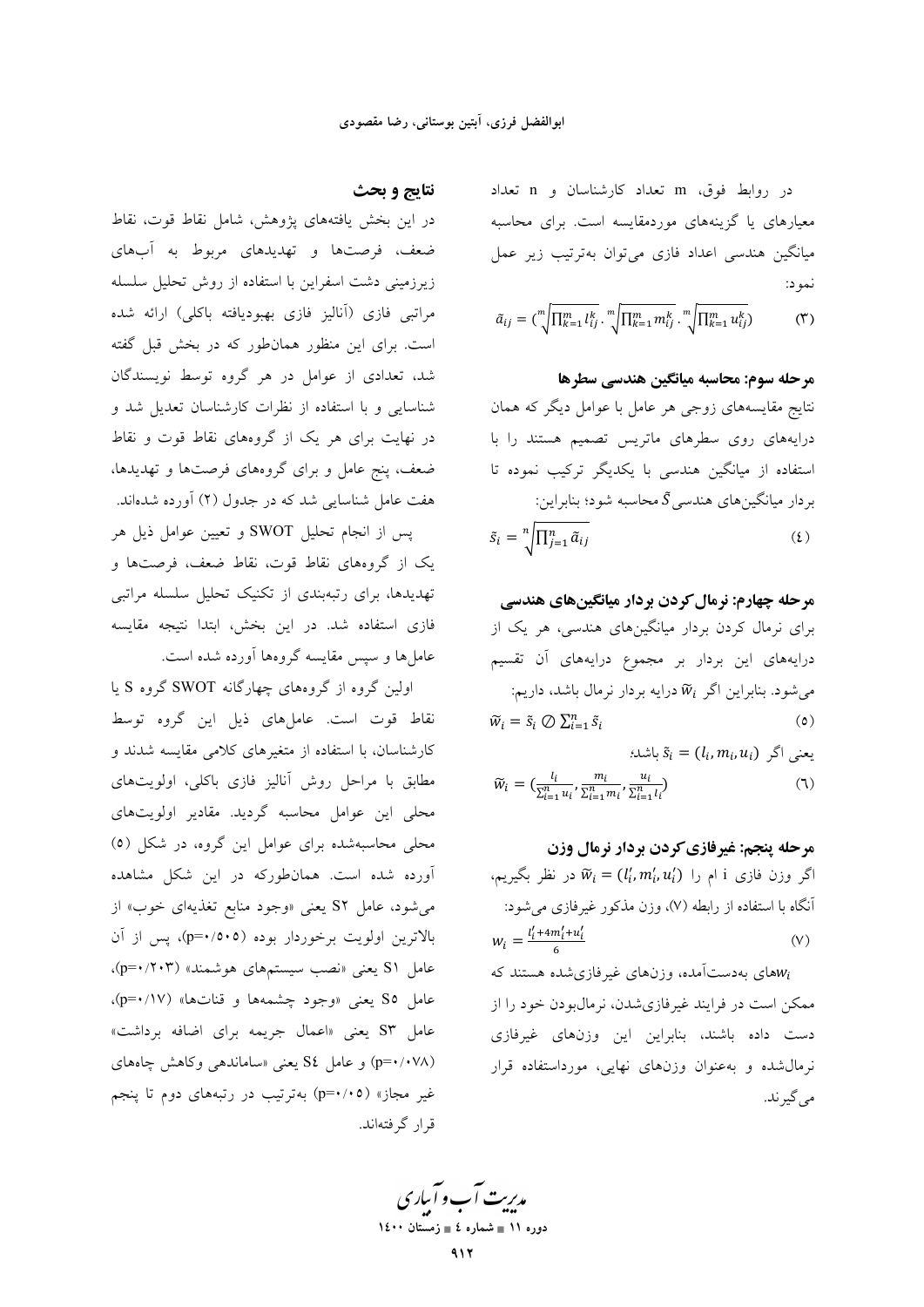| Strengths-S                                                                                                                     | $\cdots$ and $\cdots$ and $\cdots$ and $\cdots$ are $\cdots$ and $\cdots$ are $\cdots$ and $\cdots$ and $\cdots$ and $\cdots$ and $\cdots$<br>Weaknesses-W |
|---------------------------------------------------------------------------------------------------------------------------------|------------------------------------------------------------------------------------------------------------------------------------------------------------|
| 1) Installation of smart systems (smart meters) on all wells in the<br>study area (S1)                                          | 1) Critically forbidden plain (water loss more than rainfall) in this<br>area; 90 cm water loss every year (W1)                                            |
| 2) Existence of good nutrition sources (Rouin, Bidvaz and<br>Sarband rivers) (S2)                                               | 2) Existence of uncontrolled and irregular withdrawal of 40<br>million cubic meters (W2)                                                                   |
| 3) Imposition of fines for irregular withdrawals (S3)                                                                           | 3) High percentage of water consumption in agriculture (88%)<br>(W3)                                                                                       |
| 4) Organizing and reducing illegal wells (S4)                                                                                   | 4) Existence of salt water canal in the south of the plain (W4)                                                                                            |
| 5) Existence of numerous springs and aqueducts (S5)                                                                             | 5) Existence of old and traditional systems in irrigation (W5)                                                                                             |
| Opportunities-O                                                                                                                 | Threats-T                                                                                                                                                  |
| 1) Reuse of municipal wastewater (O1)                                                                                           | 1) Lack of coordination of Agricultural Jihad Organization (as the<br>custodian of the agricultural sector) with 80% of water<br>consumption $(T1)$        |
| 2) Growing public and government awareness of the water crisis<br>and attention to water efficiency $(O2)$                      | 2) Contradiction of water and agriculture policies (T2)                                                                                                    |
| 3) Familiarity of people with groundwater cut-off and<br>management system in agriculture $(O3)$                                | 3) Lack of serious determination in updating the water and<br>cultivation pattern national document (T3)                                                   |
| 4) Coordination of the electricity organization and, the military<br>and security institutions with the water organization (O4) | 4) Dependence of rural economy on agriculture (T4)                                                                                                         |
| 5) Existence of local university centers and training of water<br>specialists $(O5)$                                            | 5) Symptoms of water-related social tensions (T5)                                                                                                          |
| $(6)$ Formation of NGOs in the field of water and environment $(06)$<br>7) Growing industry in the city $(O7)$                  | $(6)$ Applying political views on water and wastewater $(T6)$<br>7) Drought and Climate Changes (T7)                                                       |

**Table 2. Factors of SWOT groups for using in the groundwater planning of Esfarayen plain** 



**Figure 5. Local priorities of strengths' factors**

سومین گروه از گروههای چهارگانه SWOT گروه O یا فرصتها است. مقادیر اولویتهای محلی محاسبهشده برای عوامل این گروه، در شکل (۷) آورده شده است. همانطورکه در این شکل مشاهده میشود، عامل O۲ یعنی «رشد آگاهی مردم و دولت در ارتباط با بحران آب» از بالاترین اولویت برخوردار بوده (۲۰۷/۰۰=p)، پس از آن عامل °O یعنی «أشنایی مردم با سیستم قطع و مدیریت أب زیرزمینی در کشاورزی» (p=۰/۱۹۳). عامل O۵ یعنی «وجود مراکز دانشگاهی محلی و تربیت متخصصین در حوزه أب» (۱۷۰٪+p=۰)، عامل O۷ یعنی «رشد روز افزون بخش صنعت در شهرستان» (p=۰/۱۳۹) و عامل O٦ يعني «شکل گیری سمنها در بخش آب و محیط زیست»

گروه دوم از گروههای چهارگانه SWOT گروه W یا نقاط ضعف است. همانند گروه قبل، اولویتهای محلی عوامل این گروه نیز محاسبه شد. نتایج اولویتهای محلی حاصل برای عوامل این گروه در شکل (٦) أورده شده است. همانطورکه در این شکل مشاهده میشود، عامل W۳ یعنی «درصد بالای مصرف أب در کشاورزی» از بالاترین اولویت برخوردار بوده (۵۸۵/۰=p)، پس از آن عوامل W۲ یعنی «وجود اضافه برداشت» (p=۰/۱٦۳). W۱ یعنی «ممنوعه حرانیبودن دشت» (١٣٤٪+p=٠)، W٤ يعني «وجود كال شور در جنوب دشت» (p=•/•۸٤) و W۵ یعنی «وجود سیستم-های قدیمی و سنتی آبیاری» (p=۰/۰٤٦) بهترتیب در رتبه-های دوم تا پنجم قرار گرفتهاند.

مدیریت آب و آساری **11 × 11 می** شماره ٤ ∎ زمستان ۱٤۰۰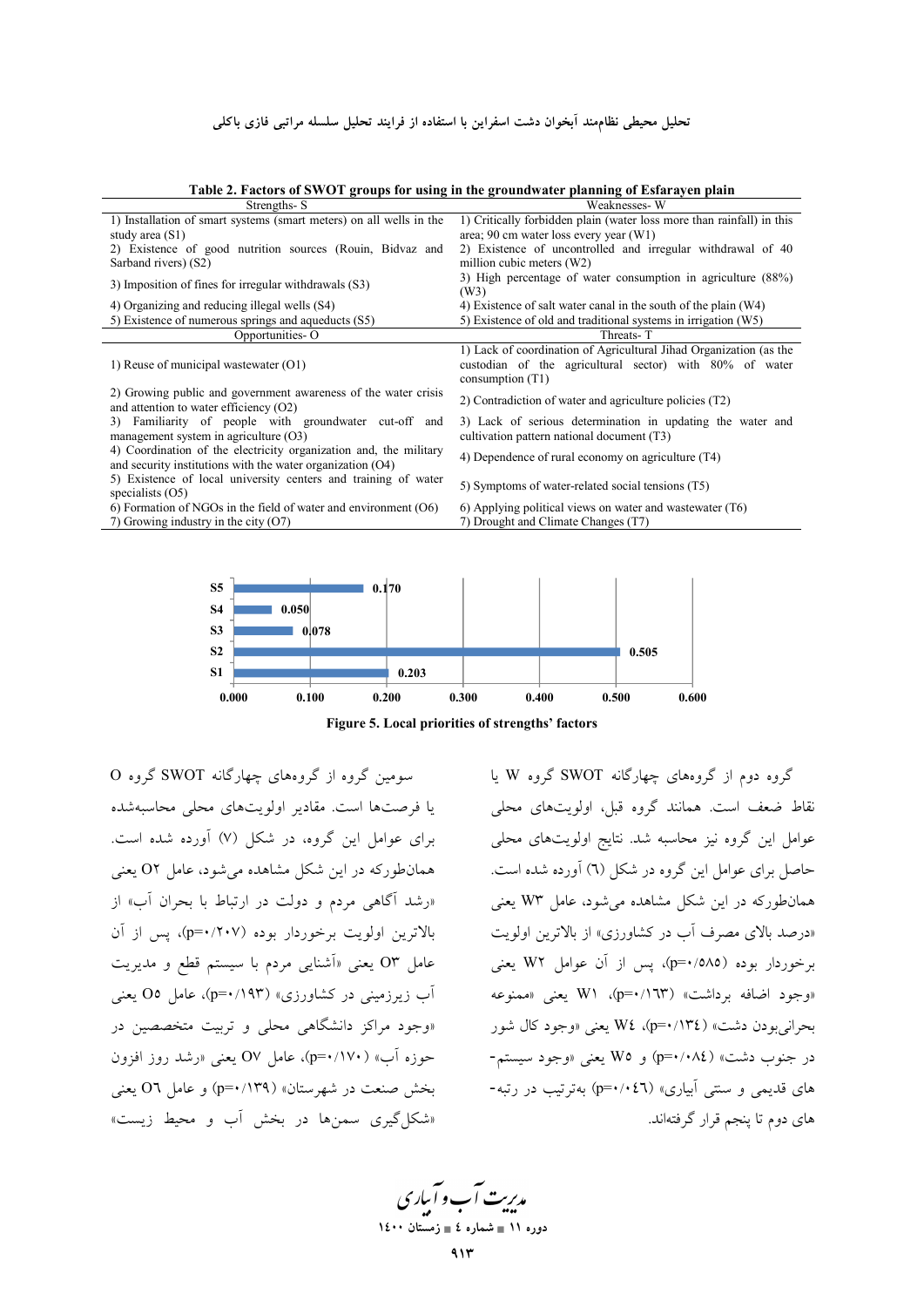سیاستهای بخش آب و کشاورزی» (۲۱۲/۰=p)، عامل T٦ یعنی «اعمال نظرهای سیاسی در زمینه آب و پساب» (p=•/۱۷۲)، عامل T٤ یعنی «وابستگی اقتصاد روستایی به کشاورزی» (۱۳۰/•=p) و عامل TV یعنی «خشکسالی و تغییر اقلیم» (p=•/۱۰۱)، عامل To یعنی «بروز نشانههایی از تنشهای اجتماعی مرتبط با آب» (p=•/•۷۹) و عامل T۱ یعنی «عدم هماهنگی جهاد کشاورزی به عنوان متولی بخش کشاورزی با ۸۰ درصد مصرف آب» (p=٠/٠٧٥) بهترتیب در رتبههای دوم تا هفتم قرار گرفتهاند. (p=•/۱۳۸). عامل OŁ یعنی «هماهنگی شرکت برق و نهادهای نظامی و امنیتی» (p=•/•۸۵) و عامل O۱ یعنی «امکان استفاده مجدد از فاضلاب شهری» (p=۰/۰۷۸). بهترتیب در رتبههای دوم تا هفتم قرار گرفتهاند.

آخرین گروه از گروههای چهارگانه SWOT گروه T یا گروه تهدیدها است. مقادیر اولویتهای محلی محاسبه شده برای عوامل این گروه، در شکل (۸) آورده شده ست. همانطور که در این شکل مشاهده میشود، عامل T۳ یعنی «عدم وجود عزم جدی در بروزرسانی سند ملی ُب و الگوی کشت» از بالاترین اولویت برخوردار بوده (p=•/۲٤٣)، پس از آن عامل T۲ یعنی «تناقض







مد*ریت آ*ب و آساری **11 × 11 می** شماره ٤ ∎ زمستان ۱٤۰۰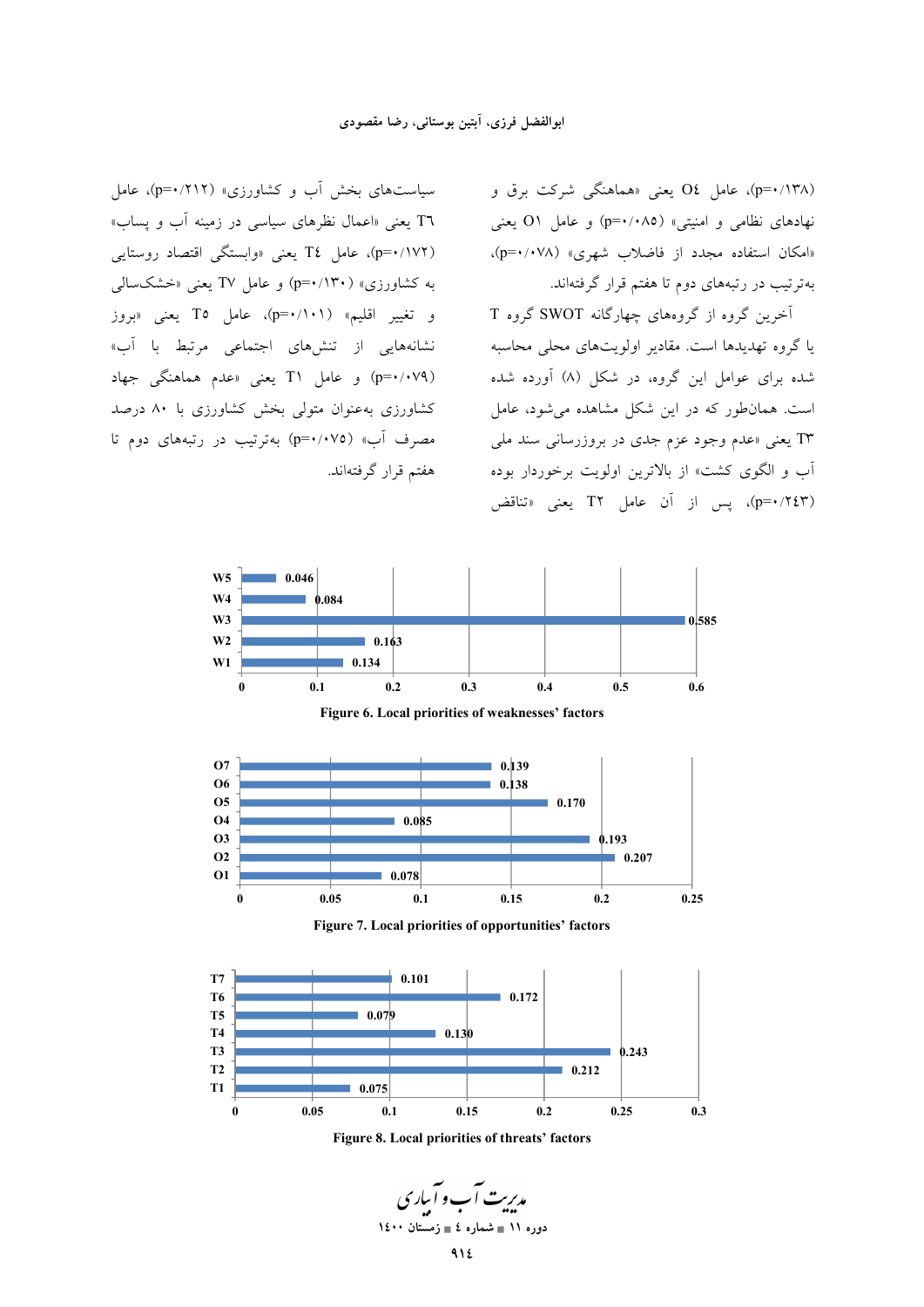اولویت محلی عوامل ذیل آن گروه ضرب شد. نتایج در شکل (۱۰) آورده شده است. همانطورکه در این شکل

مشاهده می شود، رتبه یک مربوط به عامل W۳ از گروه

نقاط ضعف است. این عامل درصد بالای مصرف آب در

کشاورزی است. در واقع بیش از ۸۰ درصد آب مصرفی

از آبخوان دشت اسفراین، به مصرف کشاورزی می رسد. با

توجه به این که معیشت عمده مردم روستایی اسفراین

متکی بر کشاورزی بوده و آب مصرفی کشاورزی نیز به

جز در چند روستای حاشیه رودخانههای روئین، بیدواز و

سربند، از آب زیرزمینی تأمین میشود و از طرفی، روشهای آبیاری سنتی با راندمان کم، کماکان روش

.<br>غالب است، اختصاص رتبه اول به این عامل توسط

كارشناسان، منطقى بەنظر مى رسد. بنابراين براي بهبود

شرایط دشت و پایداری آب آن، بهنظر می رسد، بیش و

پیش از هر چیز، باید راهبردهایی در زمینه کاهش

وابستگی معیشت روستایی به کشاورزی، بهبود راندمان

ابیاری و استفاده از منابع جایگزین آب مانند استحصال

آبهای سطحی فصلی، مد نظر قرار گیرد.

در روش تحليل SWOT-FAHP پس از تحليل عوامل ذيل هر گروه، عامل با بالاترين اولويت محلي، بهعنوان نماینده آن گروه برای مقایسه گروهها انتخاب میشود. نتايج نهايى حاصل از مقايسه اين نمايندهها، بهعنوان وزن گروه در نظر گرفته میشود. عوامل با بالاترین اولویت محلی به شرح مندرج در جدول (۳) بهدست آمدهاند.

این عوامل بهعنوان نمایندههای گروههای چهارگانه، توسط كارشناسان با يكديگر مقايسه شدند و نظير محاسبه اولویتهای محلی در هر گروه، در اینجا نیز با استفاده از روش آنالیز فازی باکلی، وزن هر یک از گروهها محاسبه شد. نتایج حاصل از محاسبه وزنهای گروهها در شکل (۹) آورده شده است. همانطورکه در این شکل مشاهده می شود، گروه فرصتها در رتبه نخست (۳۳۰/۰۰=p)، گروه نقاط ضعف در رتبه دوم (۳۲۱/۰=p)، گروه تهدیدها در رتبه سوم (۳۱۵/۰=p) و گروه نقاط قوت در رتبه چهارم ( p=۰/۱٤۱) قرار گرفتهاند.

در نهایت به محاسبه اولویتهای کلی عوامل پرداخته شده است. برای این کار، وزن هر یک از گروهها در

| Table 3. Representatives of the four groups |                      |                                                                                               |
|---------------------------------------------|----------------------|-----------------------------------------------------------------------------------------------|
| Group                                       | Group representative | Representative factor description                                                             |
|                                             |                      | Existence of good nutrition sources                                                           |
| W                                           | W3                   | High percentage of water consumption in agriculture                                           |
|                                             | O <sub>2</sub>       | Growing public and government awareness of the water crisis and attention to water efficiency |
|                                             |                      | Lack of serious determination in updating the water and cultivation pattern national document |



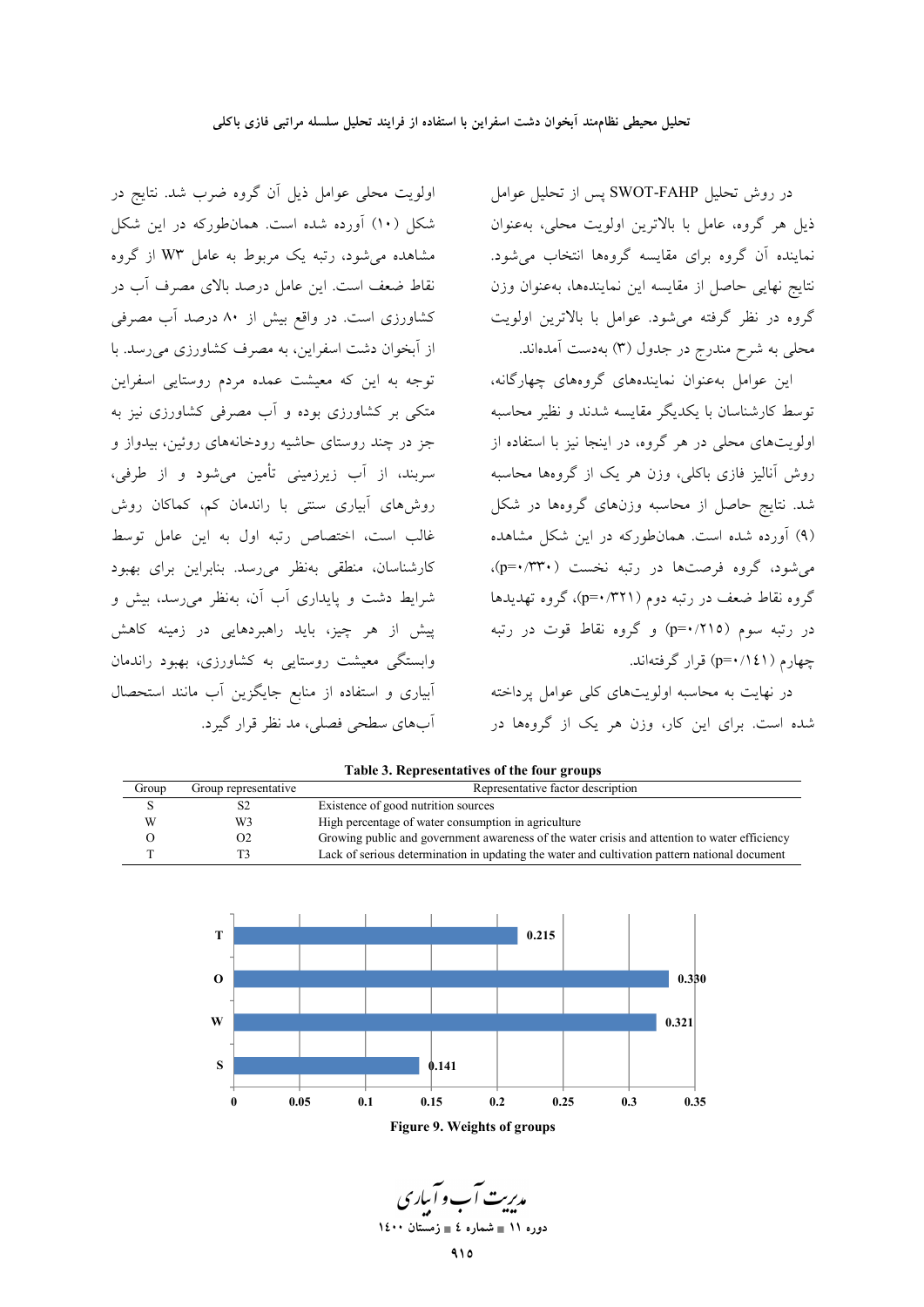آگاهی مردم و دولت در ارتباط با بحران آب» اختصاص یافته است. در سیستم مدیریت آبهای زیرزمینی دشت اسفراین (و اصولاً هر دشت دیگری)، یک بخش بسیار مهم، مردم محلی و بهرهبرداران از این سیستم هستند. اگر مشارکت عمومی مردم و بهرهبرداران، با سیستم مدیریت منابع آب، همراه نشود به هیچ عنوان امکان موفقیت در روشهای مدیریتی میسر نمیشود. مشارکت عمومی، به طور مستقیم با میزان آگاهی آنها از ضرورت و کیفیت مدیریت آب، رابطه دارد. خوشبختانه با آموزشهای عمومی صورت گرفته در سطح جامعه بهویژه از طریق رسانهها، این آگاهی و در نتیجه آن پذیرش و همراهی روش۵مای مدیریتی، در مردم افزایش یافته است. بهنظر میرسد تدوین یک مجموعه نظاممند از آموزشهای موردنیاز و برنامهریزی آموزشی برای آموزش های مستقیم کشاورزان در زمینه بهرهوری آب در کنار آموزشهای رسمی به دانش آموزان در برنامههای درسی آموزش و يرورش، مي تواند اين آگاهي را تعميق و تثبيت نمايد.

رتبه دوم کلی به یک نقطه قوت مهم دشت اسفراین يعني عامل S2، «وجود منابع تغذيهاي خوب»، تعلق گرفته است. بدون منابع تغذیهای خوب، یک سیستم آبخوان، سیستم پایداری نخواهد بود و با توجه به وابستگیهای عمده مصارف به منابع آب زیرزمینی، میزان برداشتها، از طريق منابع تغذيه، تأمين نخواهد شد و آبخوان با افتهای شدید، خیلی زود به حالت بحرانی در خواهد آمد. خوشبختانه، دشت اسفراین با حوزههای سه رودخانه دائمی بیدواز، روئین و سربند و رودخانههای فصلی متعدد، تغذیه میشود. بهنظر می رسد، حفاظت از منابع طبیعی و پوشش گیاهی منطقه، در راستای تغذیه بهتر آبخوان، باید مدنظر قرار گرفته و بهعنوان یک راهبرد در جهت حفظ این نقطه قوت در دستور کار قرار گیرد. ضمن اینکه پروژههای تغذیه مصنوعی با استفاده از ظرفیت سیلابهای فصلی نیز می تواند بهعنوان یک راهبرد دیگر در این راستا مد نظر قرار گیرد.

رتبه سوم کلی به یک فرصت، یعنی عامل O2، «رشد



Figure 10. General priorities of SWOT factors

مدیریت آب و آساری دوره ۱۱ ∎ شماره ٤ ∎ زمستان ۱٤۰۰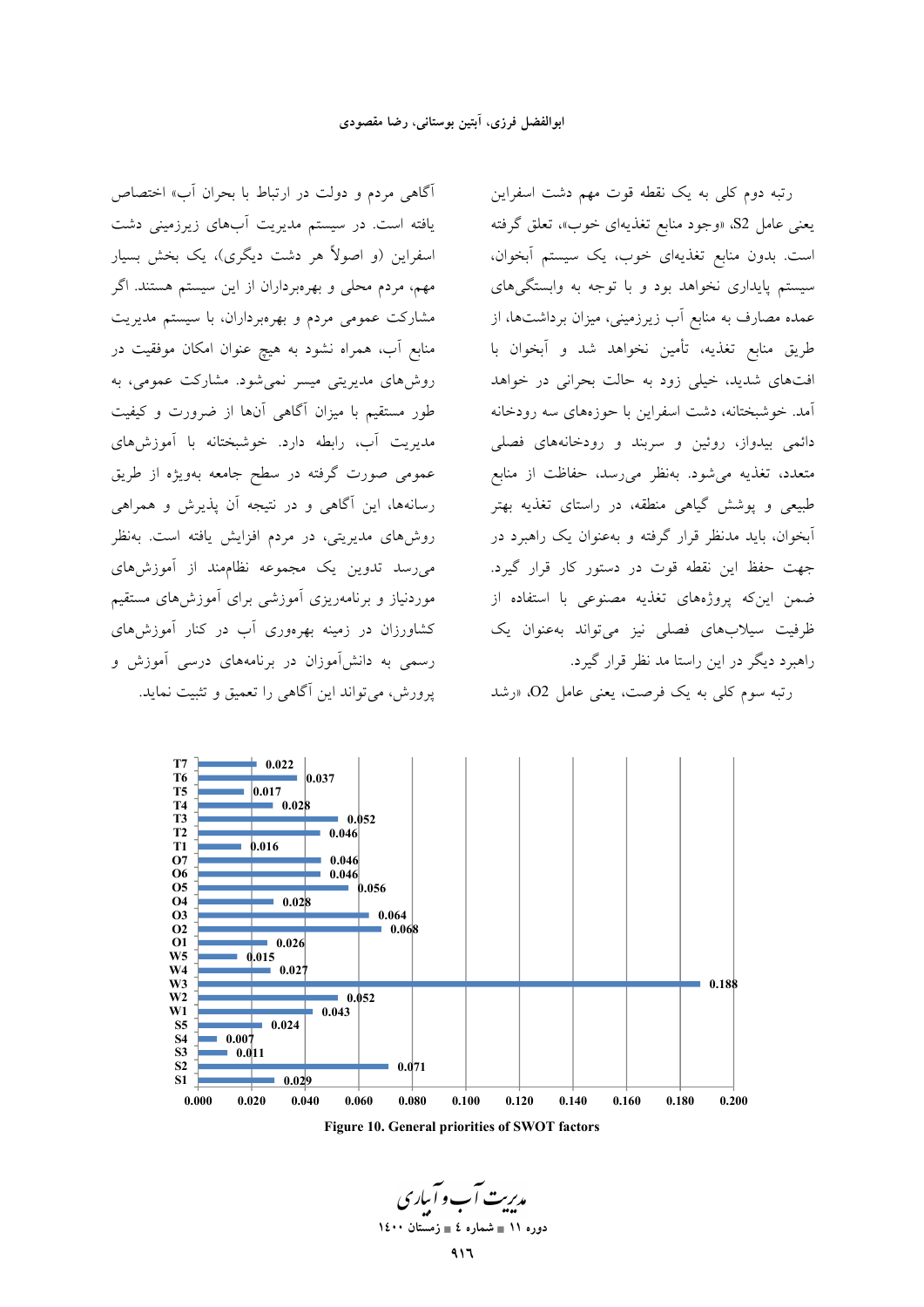آموزشهای عمومی و راهبردهای مربوط به افزایش آگاهی بهرمبرداران و مدیران و چه در زمینه پژوهش و بهبود رویهها، در قالب پژوهشهای مشترک و پایاننامههای دانشجویی، میتواند، به مدیریت بهتر آبهای زیرزمینی دشت اسفراین، کمک نماید. بهنظر می رسد، ارتباط مؤثرتری باید بین دانشگاه و بخش آب، شکل بگیرد و زمینههای مشترک همکاری احصا شده و عملیاتی شود.

رتبه ششم کل<sub>ی</sub> به یک تهدید، یعنی تهدید T3، "عدم وجود عزم جدی در بروزرسانی سند ملی آب و الگوی كشت" تعلق گرفته است. تخصيص آب زيرزميني به کشاورزی در دشتهای کشور، براساس سطح کشت و ارقام سند ملي آب صورت مي گيرد. براي تهيه اين سند از دادههای آبوهوایی ایستگاههای سینویتیک کشور در دوره آماری ۲۵ ساله از سال ۱۹۷۰ تا ۱۹۹۵ استفاده شده است (Faghih & Behmanesh, 2016). در واقع نسخه اول سند ملی بیش از بیست سال پیش ارائه شده و مورد تأیید دولت، وزارت کشاورزی و وزارت نیرو قرار گرفته است، اما با توجه به مسائل مختلف از جمله ثبت دادههای هواشناسی جدید، تغییر اقلیم، توسعه فناوری در بخشهای مختلف کشاورزی و آب و تکنیکهایی که در این بخشها ورود پیدا کرد، ضرورت دارد سند ملی آب بهروز شود و براساس اطلاعات روز بههنگام شود تا مدیریت آبهای زیرزمینی با واقعیات و وضعیت فعلی، هماهنگ شود.

در ادامه بهمنظور تحلیل مناسبتر استراتژیهای غالب و مغلوب و تفسیر بهتر نتایج، تمام عوامل SWOT موردبررسی در این مطالعه، بر حسب اولویت به چهار دسته (چارکهای اول تا چهارم) تقسیم شدهاند که تعداد عوامل مرتبط با نقاط قوت، نقاط ضعف، فرصتها و تهدیدها در هر یک از این دستهها به تفکیک در شکل (١١) نمايش داده شده است.

رتبه چهارم کلی نیز به یک فرصت یعنی عامل O3. «اَشنایی مردم با سیستم قطع و مدیریت آب»، اختصاص یافته است. یکی از روشهای مدیریت مصرف آب زیرزمینی، استفاده از کنتورهای هوشمند در چاههای بهرهبرداری است که بهعنوان یکی از ۱۰ طرح تعادل بخشى أبخوانها، موضوع ماده ١٧ قانون برنامه چهارم توسعه، در دستور کار قرار دارد. دشت اسفراین یکی از دشتهای پیشرو در زمینه نصب کنتورهای هوشمند بوده و از سال ۱۳۸۹ این کنتورها بر روی چاههای کشاورزی این دشت نصب شدهاند. حدود یک دهه بهرهبرداری از این کنتورها در کنار تأثیر مثبت آنها بر کنترل میزان برداشت از آبخوان دشت اسفراین، باعث شده است که این سیستم در بین کشاورزان، شناخته شده و مورد پذیرش قرار گرفته و کشاورزان خود را با آن تطبیق دهند. از دیدگاه کارشناسان پژوهش حاضر، این پذیرش و تطبیق، بهعنوان یک فرصت مهم در زمینه مدیریت آب-های زیرزمینی دشت اسفراین، تلقی شده است. هرچند اختصاص رتبه بالا به این عامل که یک عامل مبتنی بر ابزار فنی است، نشان از دیدگاه ابزارگرایانه جمع کارشناسان مورد سؤال دارد، اما با توجه به قرارگیری آن بعد یک عامل نرم یعنی رشد آگاهیهای مردمی، این دیدگاه تعدیل شده است. ضمن اینکه در این مورد هم تأکید بر جنبههای پذیرشی ابزار از طرف مردم بیش تر از خود ابزار است.

رتبه پنجم کلی نیز به یک فرصت یعنی عامل O5. «وجود مراکز دانشگاهی محلی و تربیت و آموزش متخصصین حوزه آب» تعلق گرفته است. در حال حاضر واحدهای دانشگاهی متعددی در استان خراسان شمالی و شهرستان اسفراین، وجود دارد که در زمینه رشتههای مرتبط با مدیریت منابع آب، در مقاطع تحصیلات تکمیلی فعال هستند. استفاده از ظرفیت دانشگاهها چه در زمینه

مد*ریت آ*ب و آبیاری دوره ۱۱ ∎ شماره ٤ ∎ زمستان ۱٤۰۰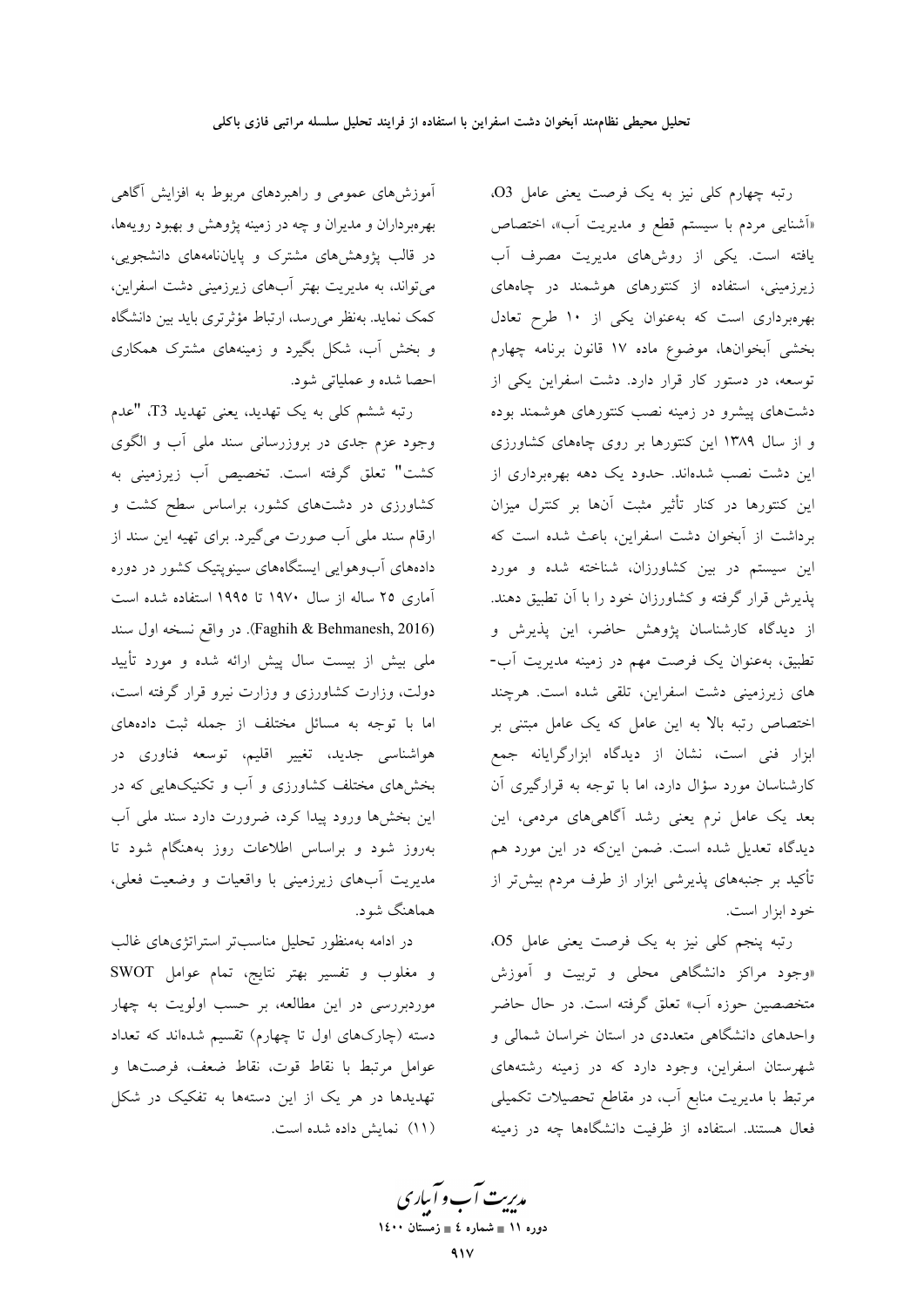استراتژیها می توانند شامل استفاده از ظرفیت صنایع برای توسعه روستایی و کاهش وابستگی معیشتی مردم به بخش کشاورزی، استفاده از ظرفیتهای دانشگاهی موجود در جهت توسعه أموزشهاى بهرهورى أب و احصاى فرصتهای سرمایهگذاری در جهت کاهش وابستگی معیشت روستایی به کشاورزی، استفاده از ظرفیت موجود سمنها و ایجاد سمنهای جدید با هدف حفاظت از منابع آب زیرزمینی دشت اسفراین، اعمال جریمههای مالی به اضافه برداشت از منابع آب زیرزمینی و استفاده از تغذیه مصنوعی پساب تصفیهشده برای جلوگیری از نفوذ آب شور به آبخوان دشت اسفراین، باشند.



Figure 11. Classifying SWOT factors according to priority of importance

نتایج این پژوهش در مقایسه با پژوهشهای دیگری که هرچند به لحاظ ماهیت مشابه این پژوهش اما به لحاظ روش و منطقه موردمطالعه متفاوت بودهاند، حاکی

با نگاهی به بررسی صورتگرفته بر روی شش عامل نخست (چارک اول) فهرست عوامل SWOT، مشاهده می شود که در بین این شش عامل یک نقطه ضعف، یک نقطه قوت، سه فرصت و یک تهدید، وجود دارد که نشان از سهم بیش تر گروه فرصتها دارد. وضعیت کلی قرارگیری عاملها در چارکهای مختلف، در شکل (۱۰) نشان داده شده است. همان طور که در این شکل مشاهده میشود، در چارک دوم، از گروههای نقاط ضعف، فرصتها و تهدیدها، هر کدام دو عامل وجود دارد و از گروه نقاط قوت در این چارک، نمایندهای وجود ندارد. در چارک سوم، از گروههای مثبت، یعنی نقاط قوت و فرصتها هر کدام دو عامل و از گروههای منفی یعنی نقاط ضعف و تهدیدها، هر کدام یک عامل وجود دارد. در چارک چهارم نیز نقاط قوت، نقاط ضعف و تهدیدها، بهترتیب، دو، یک و سه نماینده داشته و از گروه فرصتها، عاملی در این چارک وجود ندارد.

با نگاهی به شکل (۱۱) مشاهده می شود که سهم گروه فرصتها، نقاط ضعف، تهديدها و نقاط قوت در نيمه اول فهرست عوامل (چارک اول و دوم)، بهترتیب پنج، سه، سه و یک عامل بهترتیب از هفت، پنج، هفت و پنج عامل بوده است که به لحاظ درصدی بهترتیب ۰/۱ ۲۰، ٤٣ و ۲۰ درصد عوامل این گروهها را شامل می شود. بنابراین سهم دو گروه فرصتها، و نقاط ضعف در نیمه اول فهرست بیش از ٥٠ درصد عوامل این گروهها بوده و بهعبارتی این دو گروه از دیدگاه کارشناسان مورد سؤال در این پژوهش، از اهمیت بیشتری برخوردار بودهاند. بهنظر می رسد در گزینش استراتژیهای مناسب برای آینده سیستم آبهای زیرزمینی دشت اسفراین، باید اولویت با استراتژیهای WO باشد. استراتژیهایی که با استفاده از فرصتهای موجود در محیط بیرونی، سعی در بهبود و رفع نقاط ضعف درون سيستم دارند. برخي از اين

م*دینت آ*ب و آباری دوره ۱۱ ∎ شماره ٤ ∎ زمستان ۱٤۰۰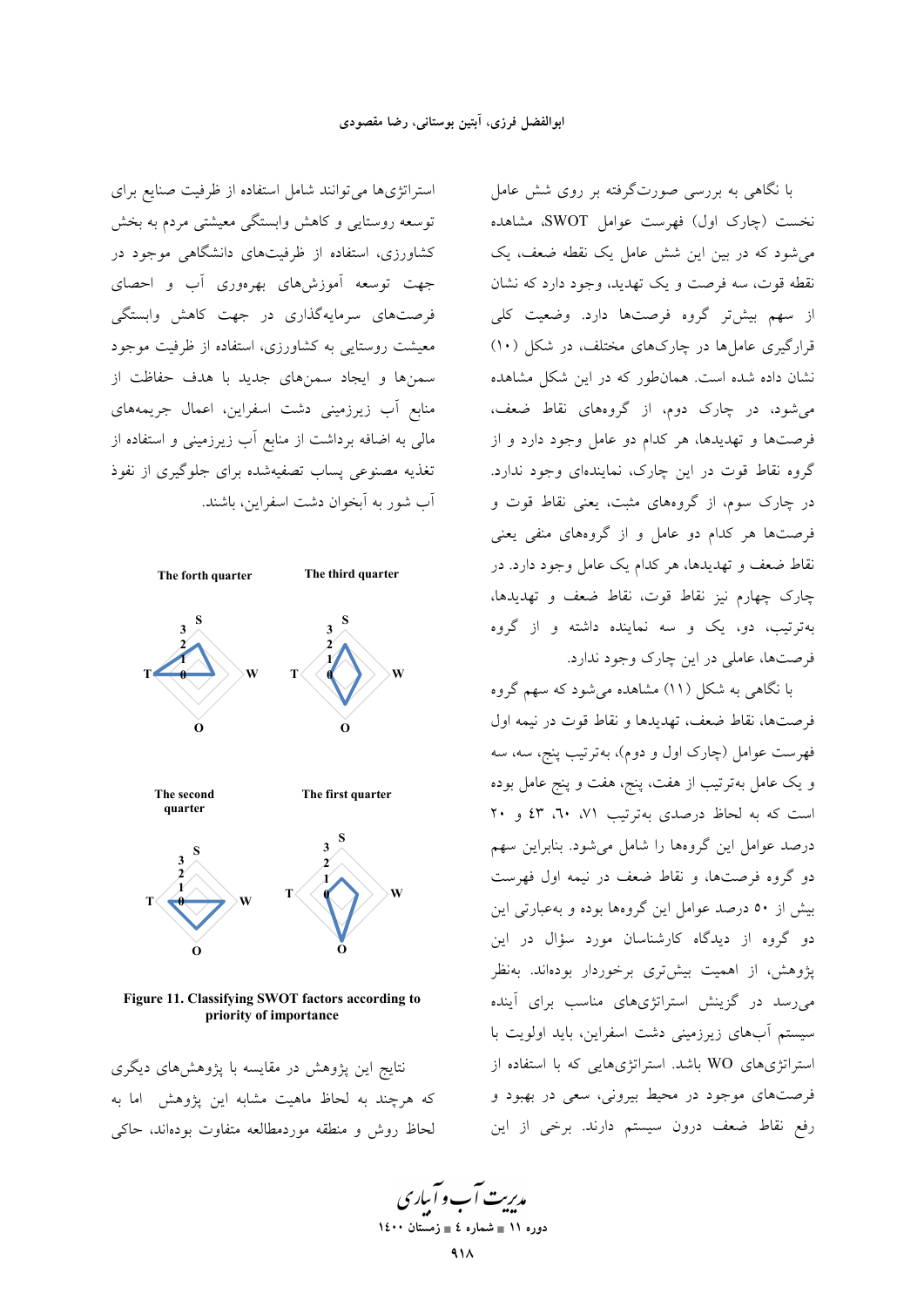از شباهتها و تفاوتهایی است. بهنظر می رسد شباهتها، بهطورعمده به شرايط تقريبا يكسان اقليم و بهرهبرداری در اکثر آبخوانها در دشتهای ایران مربوط است و تفاوتها به تفاوت شرایط منطقهای و دیدگاههای گروههای کارشناسی و تفاوت متدولوژی انتخابشده در این پژوهشها برمیگردد. یکی از این پژوهشها، به تحلیل محیطی دشت ابر کوه در استان یزد ( Pourfallah et al., 2019) با استفاده از روش QSPM پرداخته است. این پژوهش برای دشت مذکور، استراتژیهای WT را در اولویت دانسته و پس از آن بهترتیب استراتژی های WO. .<br>ST و SO را پیشنهاد نموده است. همچنین در یژوهشی ديگر، تحليل محيطي و انتخاب راهبرد مناسب تخصيص آب زیرزمینی دشت همدان-بهار در استان همدان با استفاده از روش QSPM و نيز رويكرد تلفيقي SWOT- DEMATEL موردمطالعه قرار گرفته است (Asadabadi et al., 2020)، كه در اين يژوهش نيز طبق روش QSPM، اولویت اول به استراتژیهای WT و اولویتهای بعد بهترتیب به استراتژیهای ST .WO و SO اختصاص یافته است؛ هرچند که در تحلیل استراتژی-های تدوین شده با استفاده از روش DEMATEL گروه استراتژیهای ST اثرگذارترین گروه بهدست آمده است. بنابراین به لحاظ سهم بالای نقاط ضعف و سهم پایین نقاط قوت در استراتژیهای دارای اولویت، پژوهش حاضر با این دو پژوهش توافق دارد، اما به لحاظ سهم فرصت ها نسبت به تهدیدها در تعارض با آنها است.

### نتيجه گيري

در این مقاله، برنامهریزی راهبردی آبهای زیرزمینی دشت اسفراین موردبررسی قرار گرفته و عوامل داخلی و خارجي مؤثر بر اين موضوع يعني نقاط قوت، نقاط ضعف، فرصتها وتهديدهاى مربوطه شناسايى وبا

استفاده از روش تحلیل سلسله مراتبی فازی، رتبهبندی شدند. نتایج این پژوهش در بخش رتبهبندی عوامل گروههای SWOT نشان داد که از دیدگاه کارشناسان مورد سؤال در این پژوهش، در بین عوامل گروه نقاط قوت، عامل وجود منابع تغذیهای خوب، دارای بالاترین اولویت در گروه نقاط قوت میباشد. در بین عوامل گروه نقاط ضعف، درصد بالای مصرف آب در کشاورزی بهعنوان بالاترین رتبه تعیین شد. در بین عوامل گروه فرصتها، عامل رشد آگاهی مردم و دولت در ارتباط با بحران أب بهعنوان بالاترين رتبه انتخاب شد. همچنین در بین عوامل گروه تهدیدها، عدم وجود عزم جدی در بهروزرسانی سند ملی آب و الگوی کشت بهعنوان عامل داراي بالاترين درجه اهميت تعيين شد.

در بررسی نتایج حاصل از مقایسه میان گروهها، گروه فرصتها در رتبه نخست و دارای بالاترین میزان اهمیت، گروه نقاط ضعف در رتبه دوم، گروه تهدیدها در رتبه سوم، و گروه نقاط قوت در رتبه آخر قرار گرفتند. همچنین با توجه به این مهم که در بررسی اولویتهای کلی میان تمام عوامل موردمطالعه، سهم دو گروه فرصتها و نقاط ضعف در عوامل دارای اولویت بالاتر، بیشتر بود. در گزینش استراتژیهای مناسب برای تحلیل وضع آتی سیستم آبهای زیرزمینی دشت اسفراین، پیشنهاد شد که اولویت با استراتژیهای WO باشد.

هرچند در گزینش کارشناسان مورد سؤال در این پژوهش، سعی بر این بود که ترکیب به نحوی باشد که از هر دو گروه متخصصین دانشگاهی و کارشناسان میدانی استفاده شود. با این حال، بهنظر می رسد که کارشناسان مورد سؤال بهطور فردي، در مقايسه با يكديگر، ممكن است تفاوتهايي در قضاوت کارشناسی بسته به میزان تخصص و تسلط خود به موضوعات مرتبط با این پژوهش داشته باشند، بنابراین یکی از محدودیتهای این پژوهش را میتوان به یکسان بودن وزن كارشناسان مورد سؤال، نسبت داد. محدوديت

مدبریت آب و آباری دوره ۱۱ ∎ شماره ٤ ∎ زمستان ۱٤۰۰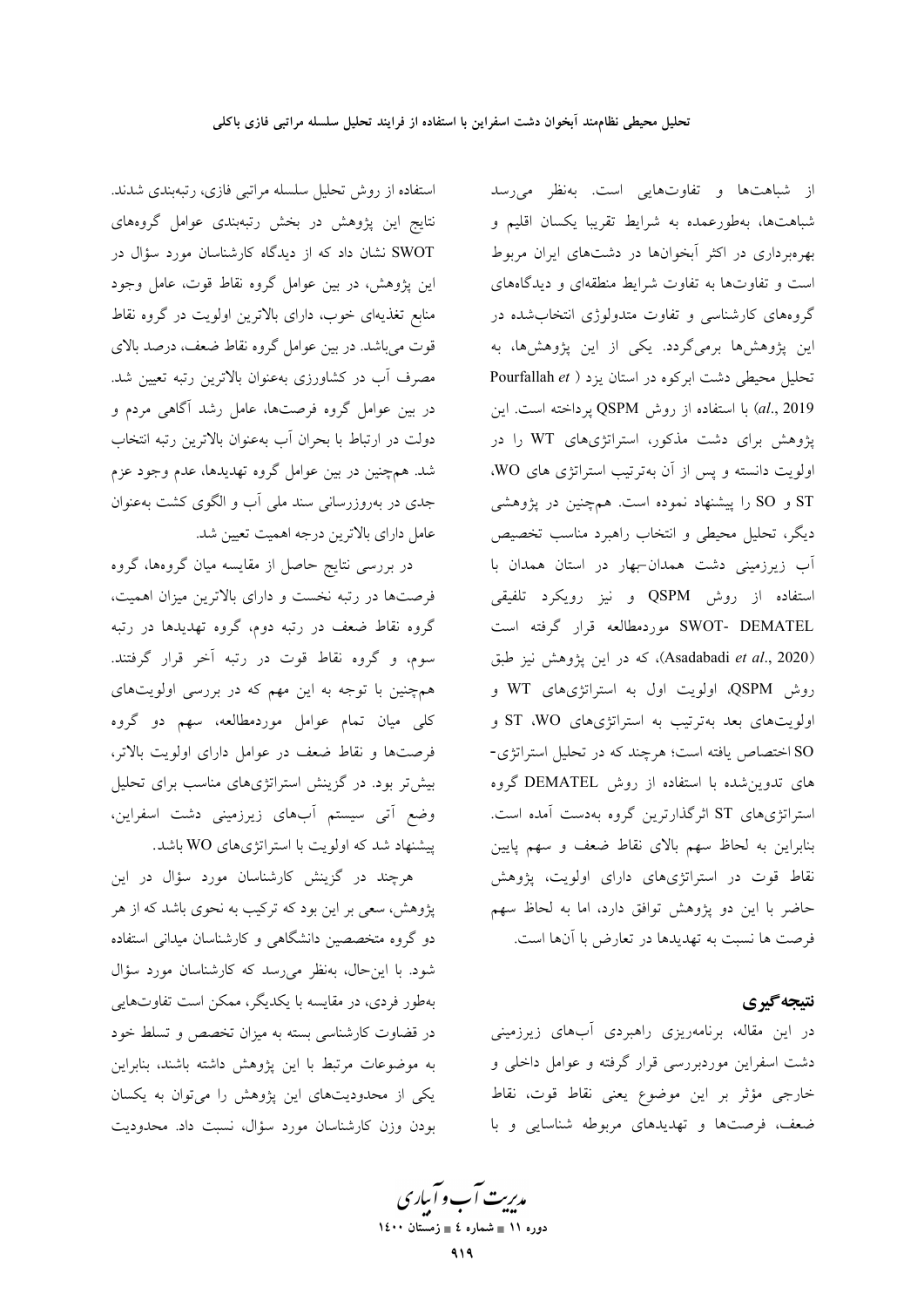- 4. Azarnivand, A., Hashemi-Madani, F. S. & Banihabib, M. E. (2015). Extended fuzzy analytic hierarchy process approach in water and environmental management (case study: Lake Urmia Basin, Iran). Environmental earth sciences, 73(1), 13-26.
- 5. Bakalár, T., Pavolová, H. & Tokarčík, A. (2021). Analysis and Model of River Basin Sustainable Management by SWOT and AHP Methods. Water, 13(17), 2427.
- 6. Banihabib, M. E., Hashemi-Madani, F.-S. & Forghani, A. (2017). Comparison of compensatory and non-compensatory multi criteria decision making models in water resources strategic management. Water Resources Management, 31(12), 3745-3759.
- 7. Buckley, J. J. (1985). Fuzzy hierarchical analysis. Fuzzy sets and systems, 17(3), 233-247.
- 8. Chan, N. W., Roy, R. & Chaffin, B. C. (2016). Water governance in bangladesh: An evaluation of institutional and political context. Water, 8(9), 403...
- 9. Chande, M.M. & Mayo, A.W. (2019). Assessment of groundwater vulnerability and water quality of Ngwerere sub-catchment urban aquifers in Lusaka, Zambia. Physics and Chemistry of the Earth, Parts A/B/C112,113-124.
- 10. Chang, D. Y. (1996). Applications of the extent analysis method on fuzzy AHP. European journal of operational research, 95(3), 649-655.
- 11. Chitsaz, N. & Azarnivand, A. (2017). Water scarcity management in arid regions based on an extended multiple criteria techniques. Water Resources Management, 31(1), 233-250.
- 12. Faghih, H. & Behmanesh, J. (2016). The need to update the national water document, In: Proceeding of 2th National Conference Semi-Arid Hydrology, Sanandaj [In Persian].
- 13. Farzi, A. & Mehrabadi, J. (2019). Systematic of Strengths, Weaknesses, Analysis Opportunities and Threats of On-site Greywater Reuse in Iran Based on Fuzzy Analytical Hierarchy Process. Iran-Water Resources Research, 15(4), 12. [In Persian].
- 14. Gholizadeh, M., Farzi, A. & Masoomi, S. (2021). Solar Desalination in Iran-a SWOT analysis using Fuzzy AHP. Journal of Environmental Science Studies, 6(1), 3352-3359 [In Persian].
- 15. Gogus, O., & Boucher, T.O. (1997). A consistency test for rational weights in multicriterion decision analysis with fuzzy pairwise comparisons. Fuzzy sets and Systems, 86(2), 129-138.

دیگر این پژوهش و پژوهش های مشابه مبتنی بر نظرات کارشناسی، این است که با هر ترکیب متفاوت از کارشناسان، .<br>نتایج حاصل از پژوهش میتواند، تغییر نماید. هرچند راه گریزی از محدودیت دوم بهنظر نمی رسد، اما برای رفع محدودیت اول پیشنهاد می شود در پژوهش های آتی، وزندهی به کارشناسان نیز در نظر گرفته شود. همچنین استفاده از زیر روش های دیگر تحلیل سلسله مراتبی مانند آنالیز فازی چانگ و روش میخائیلو و یا سایر روشهای تصمیمگیری چندمعیاره مانند روش بهترین بدترین فازی نیز مي تواند بهعنوان پيشنهاد پژوهش و توسعه آتي، مد نظر ساير ي<sup>ن</sup>وهش گران قرار گيرد.

<u>یے نوشتھا</u>

- 1. Strengths, Weaknesses, Opportunities, Threats
- 2. Analytic Hierarchy Process
- 3. Simple Additive Weighting
- 4. ELimination and Choice TRanslating REality
- 5. Quantitative Strategic Planning Matrix
- 6. Technique for Order of Preference by Similarity to Ideal Solution
- 7. Fuzzy Analytic Hierarchy Process

#### منابع

- 1. Alizadeh, A. (2015). Principles of Applied Hydrology. Imam Reza University, Iran [In Persian].
- 2. Asadabadi, E., Asadi, A., & Kalantari, K. (2020). Choosing water Allocation Strategy in Hamedan-Bahar Aquifer Based on SWOT and Multi-Criteria Decision Making. Iranian Agricultural Extension and Education Journal,  $16(2)$ , 39-62.
- 3. Azarnivand, A. & Banihabib, M. E. (2017). A multi-level strategic group decision making for understanding and analysis of sustainable planning watershed  $in$ response  $\mathbf{t}$ environmental perplexities. Group decision and negotiation, 26(3), 629-648.

مدریت آب و آباری دوره ۱۱ ∎ شماره ٤ ∎ زمستان ۱٤۰۰